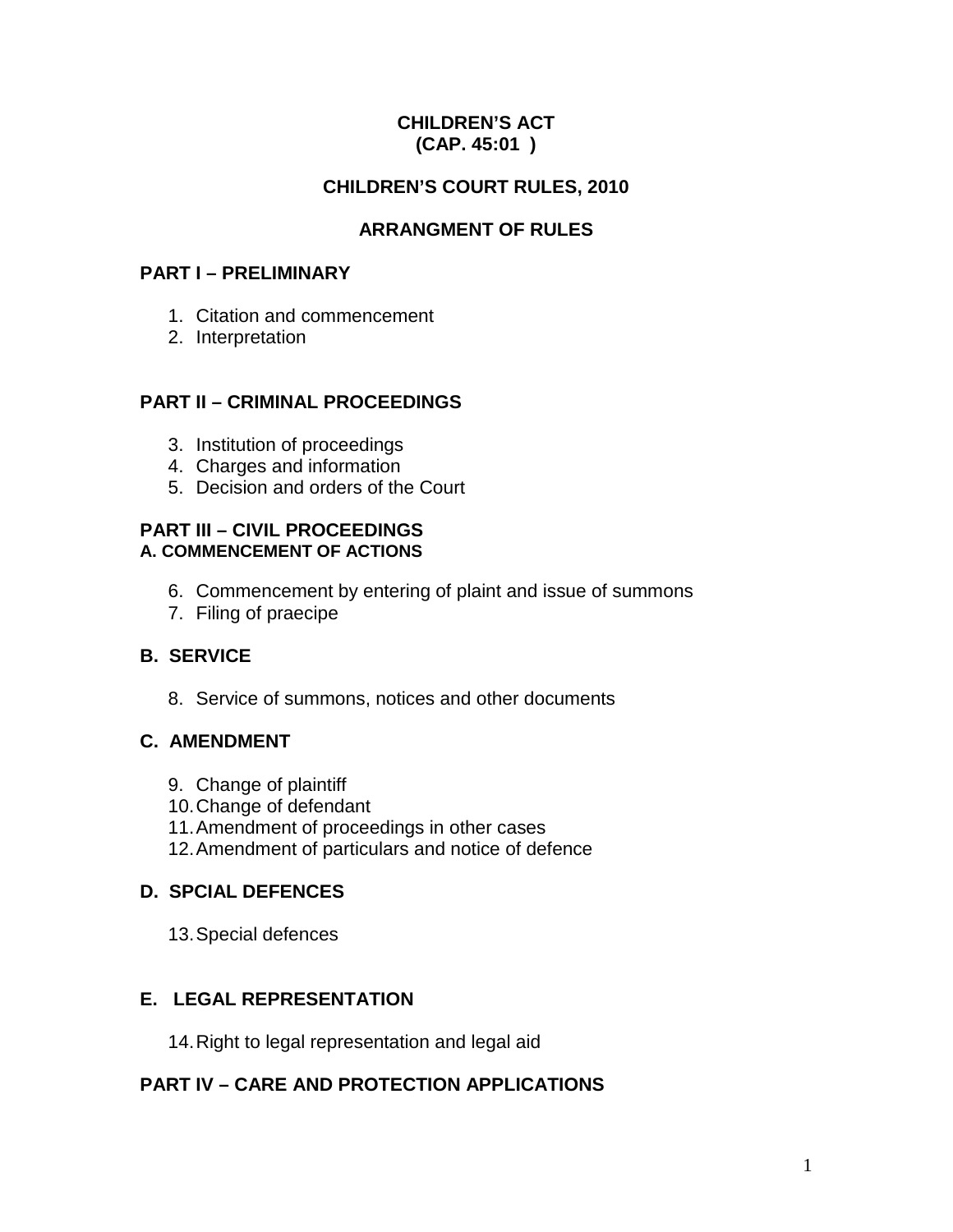# **A. MAKING AN APPLICATION**

- 15.Commencement of proceedings
- 16.Filing of motion paper
- 17.Affidavits
- 18.Examination of person making affidavit
- 19.Scandalous or oppressive matter

# **B. GUARDIAN AD LITEM**

20.Appointment of guardian ad litem

- 21.Duties and responsibilities of guardian ad litem
- 22.Discharge of guardian ad litem

## **C. FORSTERING**

23.Application for order

- 24.Oral evidence
- 25.Order to foster

# **D. ADOPTION**

- 26.Application for order
- 27.Report of Social Welfare Officer
- 28.Adoption Order

# **E. JOINT PARENTAL RESPONSIBILITY AGREEMENT**

29.Joint parental responsibility

# **F. WARDSHIP**

30. Application for order

# **PART V - GENERAL PROVISIONS (CIVIL PROCEEDINGS)**

- 31 Acts done in person or by legal practitioner, next friend, agent or guardian ad litem
- 32. Service of notices where mode of service not prescribed
- 33. Service on legal practitioner next friend or guardian ad litem deemed good service
- 34. Notice by legal practitioner acting for a party
- 35. Change of legal practitioner
- 36.Sealing of documents
- 37.Notices and Forms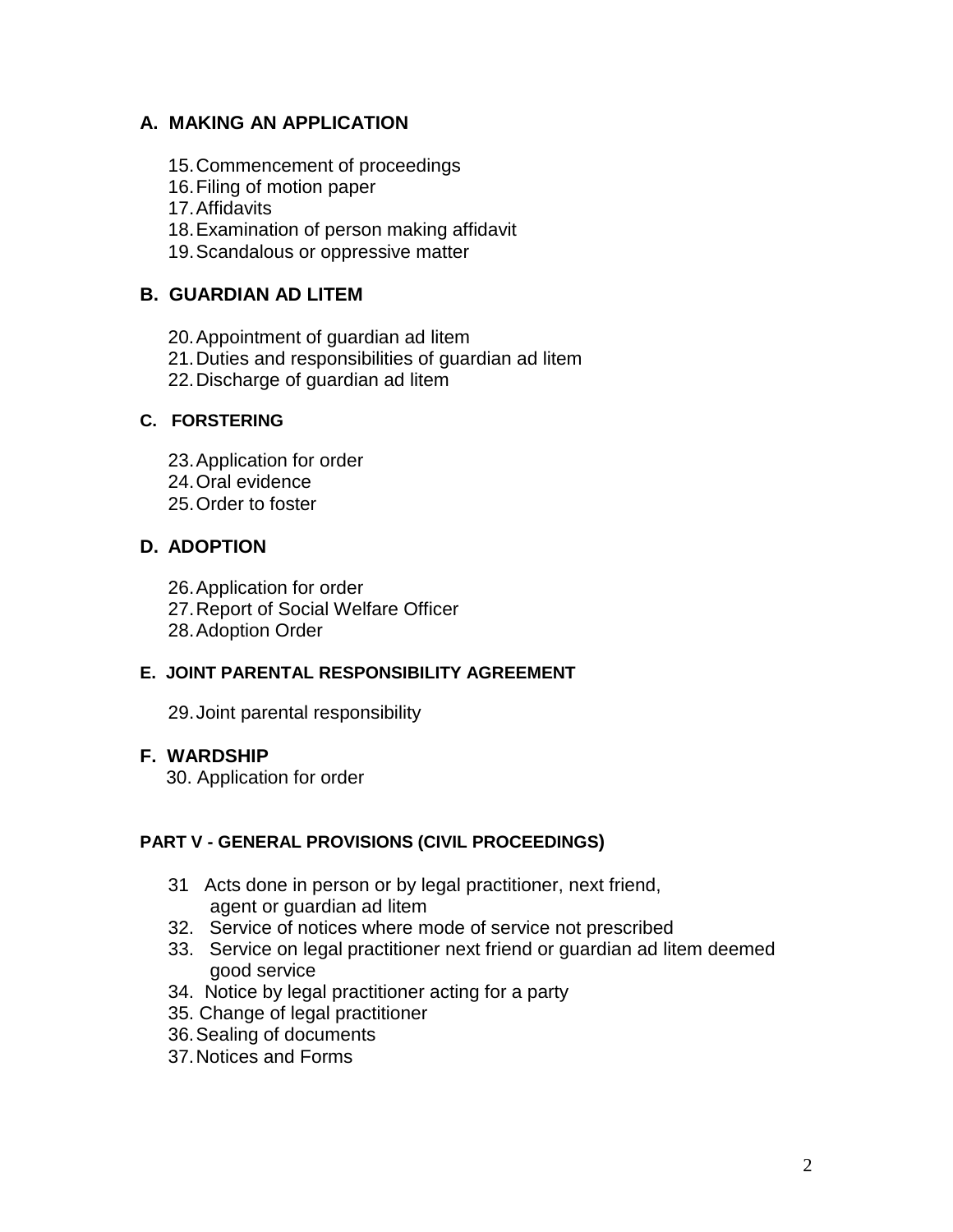# **PART VI – SUPPLEMENTARY PROVISIONS**

38.Evidence

39.Judgement, decisions, orders and directions of the Court

40.Fees

41.Appeals

**SCHEDULE** 

FORMS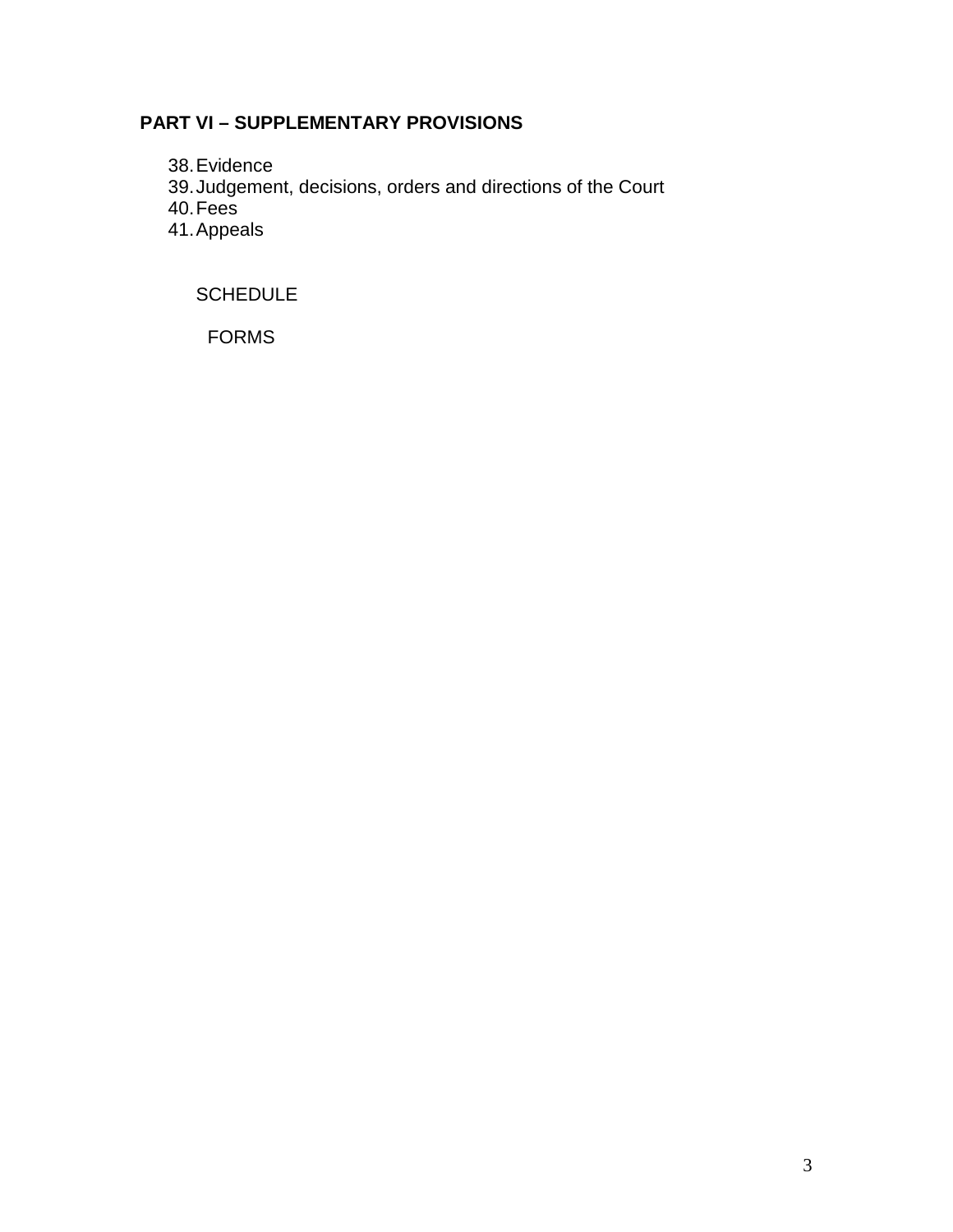## **CHILDREN'S ACT (CAP. 45:01 )**

### **CHILDREN'S COURT RULES, 2010**

**IN EXERCISE** of the powers conferred on the Chief Justice under section 74 of the Children's Act, these Rules are hereby made.

#### **PART I – PRELIMINARY**

Citation and commencement **1.** The Rules may be cited as the Children's Court Rules, 2010, and shall come into operation on the date of their publication in the Gazette.

Interpretation **2.** In these Rules, unless the context otherwise requires-

"Act" means the Children's Act;

"child" means a person under the age of eighteen years;

" Court" means the Children's Court established under section 68 of the Act;

"next friend" means a person who intervenes to assist a child to bring a legal action;

"parent" means the biological mother and father or adoptive mother or father of a child;

#### **PART II – CRIMINAL PROCEEDINGS**

Institution of proceedings Cap. II:01 **3.** Criminal proceedings are instituted in accordance with the provisions of section 69 of the Criminal Procedure Code.

Charges and information **4.** (1) A charge or information shall contain a statement of the specific offence or offences with which the child is charged, including such details as are necessary to understand the nature of the offence charged.

> (2) The provisions of section 113 of the Criminal Procedure Code regarding the form and contents of charges and informations apply, mutatis mutandis, to the

Cap. II:01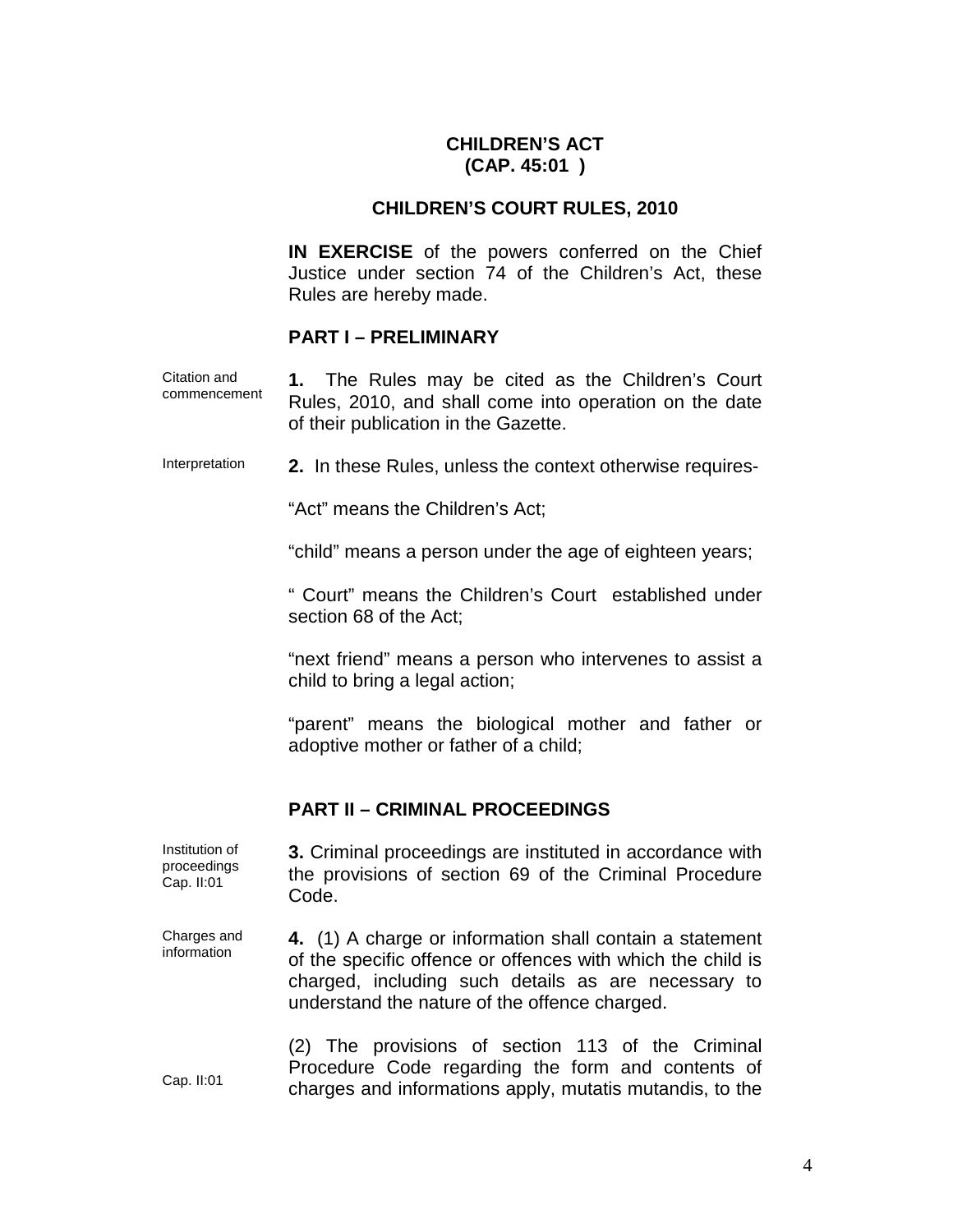framing of charges and informations under this rule.

Decision and orders of the **Court** 

**5.** (1) After hearing what the parties and their witnesses have to say and the evidence adduced, the Court shall consider the whole matter and shall either dismiss the charge or on finding that the offence charged has been proved, may make any of the orders under sections 220(1)(b) to (h) and 221 of the Act.

# **PART III – CIVIL PROCEEDINGS**

#### **A. COMMENCEMENT OF ACTION**

Commencement by entering plaint and issue of summons

**6.** Except as otherwise provided in these Rules, all actions shall be commenced by entering a plaint and issuing a summons.

Filing of praecipe **7.** (1) The party entering the plaint shall file a praecipe containing-

- (a) the occupation, full name, description and residence or place of business of the plaintiff;
- (b) the full name and the residence or place of business of the defendant, and (where known) his or her description; and
- (c) a short statement of the cause of action, or remedy or relief sought, and the amount of the debt or damages claimed.

(2) The plaintiff shall also file, on entering the plaint, particulars of his or her demand or cause of action.

(3) The defendant may, within five days of being served with the summons, give notice to the plaintiff that he or she requires further particulars and the plaintiff shall within five days of service of the notice file full particulars of his or her claim, failing which the Court may order the plaintiff to file and deliver the particulars.

## **B. SERVICE**

Service of summons, notices and other documents

**8.** The rules contained in Order IV of the Subordinate Court (Civil Proceedings) Rules on the service of summonses, notices and other documents apply mutatis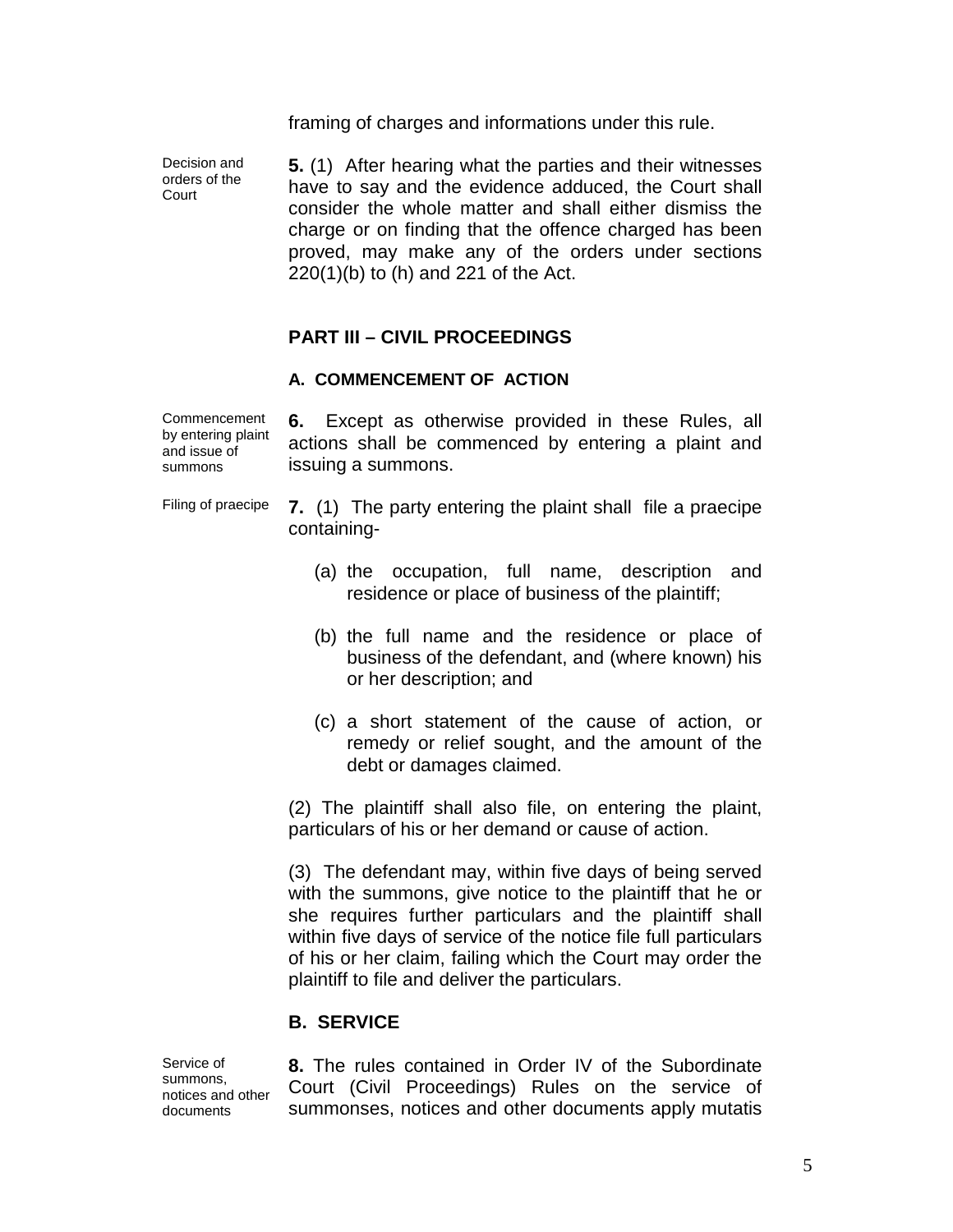Cap. 8:02 mutandis to the service of summonses, notices and other documents under these Rules.

#### **C. AMENDMENT**

- Change of plaintiff **9.** Where an action is commenced in the name of the wrong person as plaintiff, or where it is doubtful whether it has been commenced in the name of the right person, the Court, if satisfied that it has been so commenced through a *bona fide* mistake, and that it is necessary for the determination of the real matter in dispute to do so, may order such other person to be substituted or added as plaintiff or otherwise on such terms, as to notice and otherwise, as may be just.
- Change of defendant **10.** Where a person other than the defendant appears at the trial, and admits that he or she is the person whom the plaintiff intended to charge, or ought to have charged, his or her name may be substituted for that of the defendant, if the plaintiff consents, and the action shall proceed in all respects as if the person had been originally named in the summons, and the costs of the person originally named as the defendant shall be in the discretion of the Court

Amendment of proceedings in other cases **11.** The Court may, at the instance of either party, on such terms as it thinks fit, amend the proceedings where-

- (a) a party sues or is sued in a representative character, but it appears that he or she ought to have sued or been sued in his or her own right;
- (b) a party sues or is sued in his or her own right, but it appears that he or she ought to have sued or been sued in a representative character;
- (c) the name or description of a plaintiff in the summons is insufficient or incorrect; or
- (d) the name or description of a defendant in the summons is insufficient or incorrect and objection is taken to the name or description,

and the action shall proceed, in all respects, as if the proper name or description had been given in the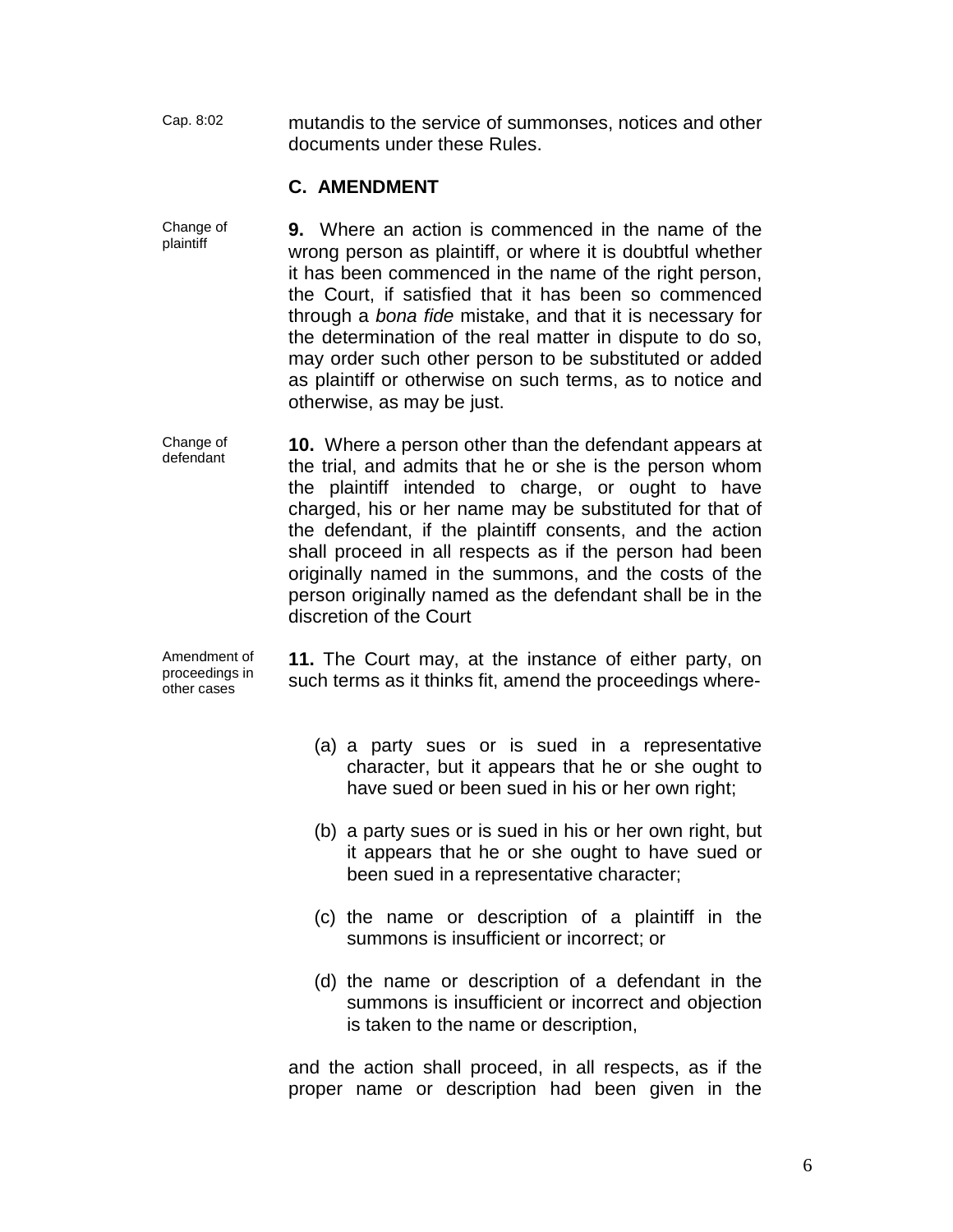summons.

Amendment of particulars and notice of defence **12.** (1) A plaintiff may file and deliver amended particulars of demand, and a defendant, whether by original action, counter-claim, or otherwise, may file an amended notice of defence.

(2) Either party may, in amending the particulars, increase the amount of his or her claim or counterclaim, as the case may be, on payment of the appropriate fee.

(3) The Court, if satisfied that the opposite party has not had a reasonable opportunity of preparing his or her case to meet any new mater introduced by the amendment, or for any sufficient cause, may disallow the amendment, or may adjourn the trial, and make such order as to costs as it thinks fit.

#### **D. SPECIAL DEFENCES**

Special defences **13.** (1) A defendant may set-off any debt or demand claimed or recoverable by him or her from the plaintiff, or, where applicable, set up by way of defence, and claim and have the benefit of infancy or any statutory defence under section 14 of the Act or under any other Act.

> (2) The defendant shall file with the Court, at least two days before the hearing, notice of any set-off or defence under subrule (1) of this rule.

> (3) The notice shall contain a concise statement of the grounds of the special defence and the defendant shall furnish the Court with two copies of the notice, one being for the use of the Court and the other for the plaintiff.

> (4) A defendant intending to rely on defence of infancy, shall in his or her statement state, if possible, the place and date of his or her birth.

> (5) A defendant intending to rely on the defence of any Statute of Limitations, shall in his or her statement specify the date the statute began to run.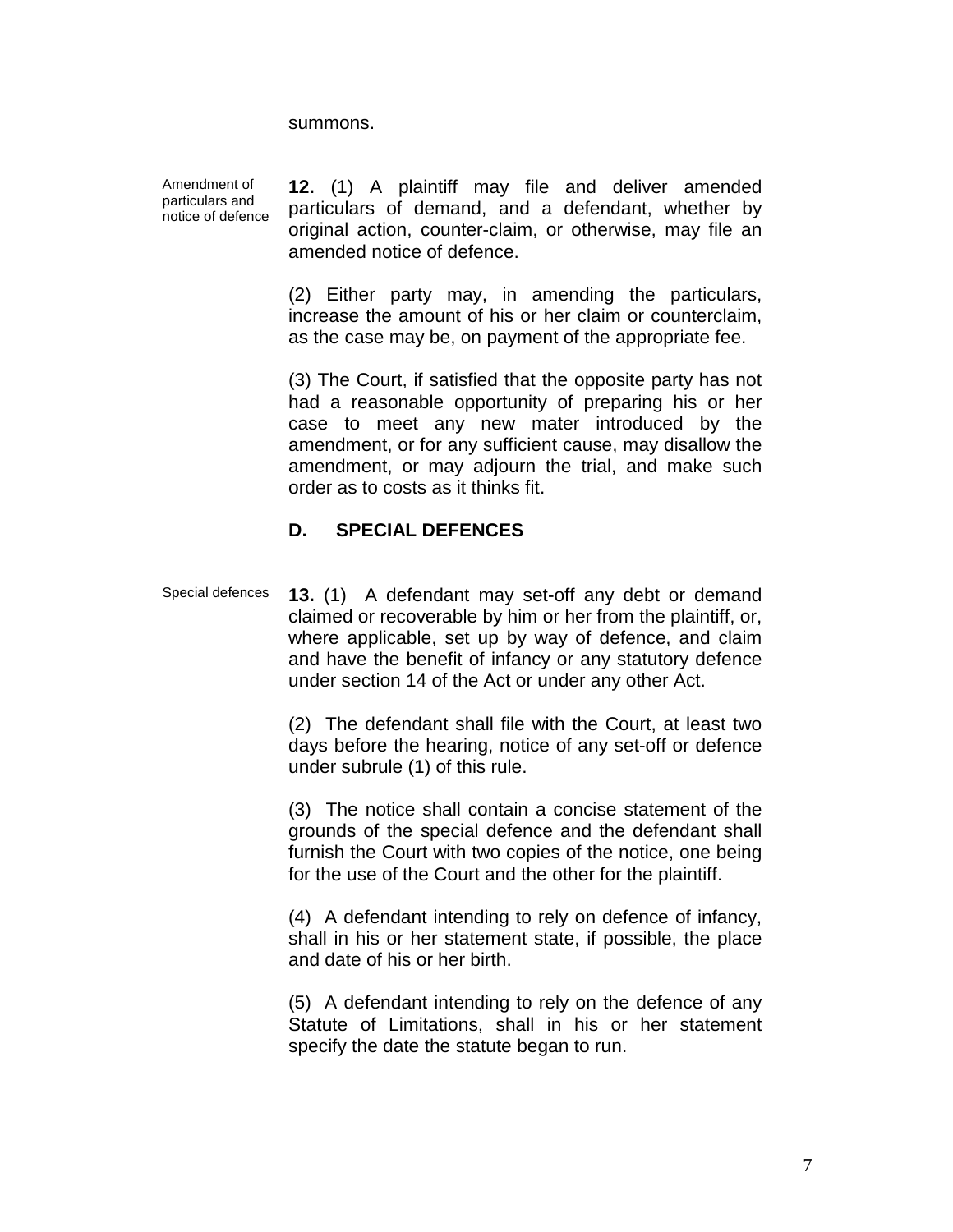(6) A defendant intending to rely on any statutory defence shall in his or her statement (except in the case provided for by subrule (5) of this rule) state the year, Chapter or number and section of the Act or its short title, and the particular matter relied on, or shall otherwise sufficiently indicate the nature of the defence relied on.

(7) A plaintiff intending to rely on any of the special defences mentioned in this rule in answer to a counterclaim, shall file a notice of the special defence in accordance with this rule.

## **E. LEGAL REPRESENTATION AND LEGAL AID**

Right to legal representation and legal aid Cap. 6:07

**14.** (1) Where a child is not represented by a next friend and it appears to the Court that it will be in the best interest of the child for him or her to be represented by a legal practitioner, the Court may order that a legal practitioner to represent the child be appointed under the Legal Aid Act.

(2) The Court shall adjourn the hearing for the purpose of having the legal practitioner appointed to represent the child.

(3) The clerk of the Court shall, as soon as practicable after the order is made, submit an application for legal aid to the Executive Secretary of the National Agency for Legal Aid in accordance with the provisions of the Legal Aid Act.

## **PART IV - CARE AND PROTECTION APPLICATIONS**

## **A. MAKING AN APPLICATION**

Commencement of proceedings **15.** (1) Unless otherwise provided, an application authorised in civil proceedings by the Act and these Rules to be made to the Court shall be made by motion.

> (2) The person moving shall file with the motion paper all affidavits on which he or she intends to rely.

> (3) A motion shall be made only after notice to the parties to be affected by it.

Filing of motion paper **16.** (1) A party filing a motion paper shall give to the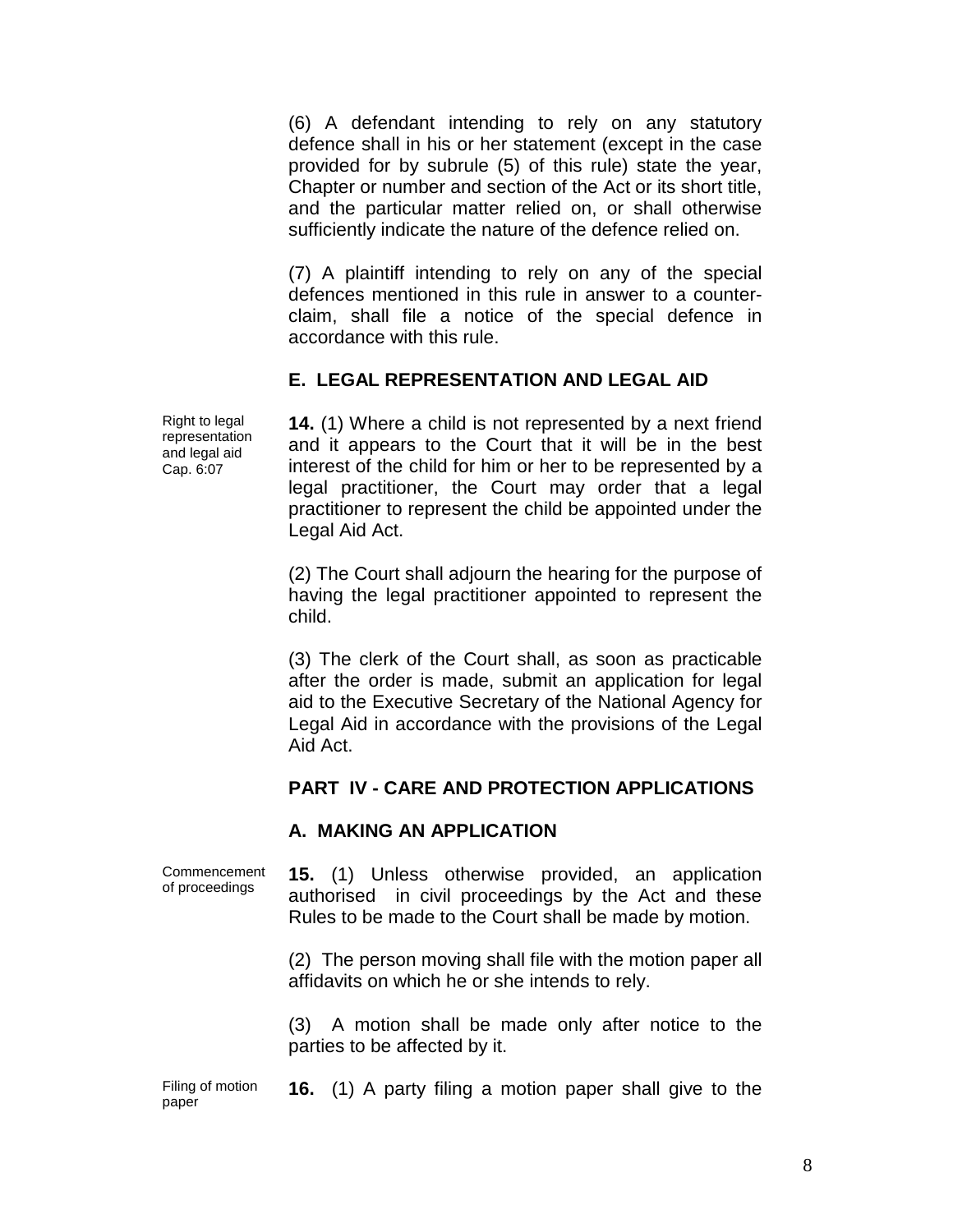clerk of the Court enough copies of the documents filed for service on the other parties to the proceedings.

(2) The clerk shall write on the motion paper the date, time and place for hearing the motion.

Affidavits Cap.6:06 **17.** The provisions of the Evidence Act regarding affidavits apply to affidavits under these Rules.

Examination of person making affidavit

**18.** If an affidavit is to be relied on at a hearing, the Court may order the person making it to be examined and cross-examined before the Court and may order the person to attend the Court for the purpose.

Scandalous or oppressive matter

**19.** (1) If there is scandalous or oppressive matter in an affidavit, the Court may order that -

- (a) the affidavit be removed from the file;
- (b) the affidavit be removed from the file and destroyed; or
- (c) the scandalous or oppressive matter in the affidavit be struck out.
- (2) In this rule-

 "scandalous matter" means a matter that is both grossly disgraceful or defamatory and irrelevant to the proceedings;

 "oppressive matter" means an unreasonably harsh matter.

## **B. GUARDIAN AD LITEM**

Appointment of guardian ad litem **20.** (1) The Court may, if it deems it necessary, appoint a guardian ad litem for a child in accordance with the provisions of section 187 of the Act.

Form 1 **Schedule** (2) The Court shall appoint a guardian ad litem by order in accordance with Form 1 in the Schedule to these Rules, and from among the panels of persons established by regulations made under section 188 of the Act.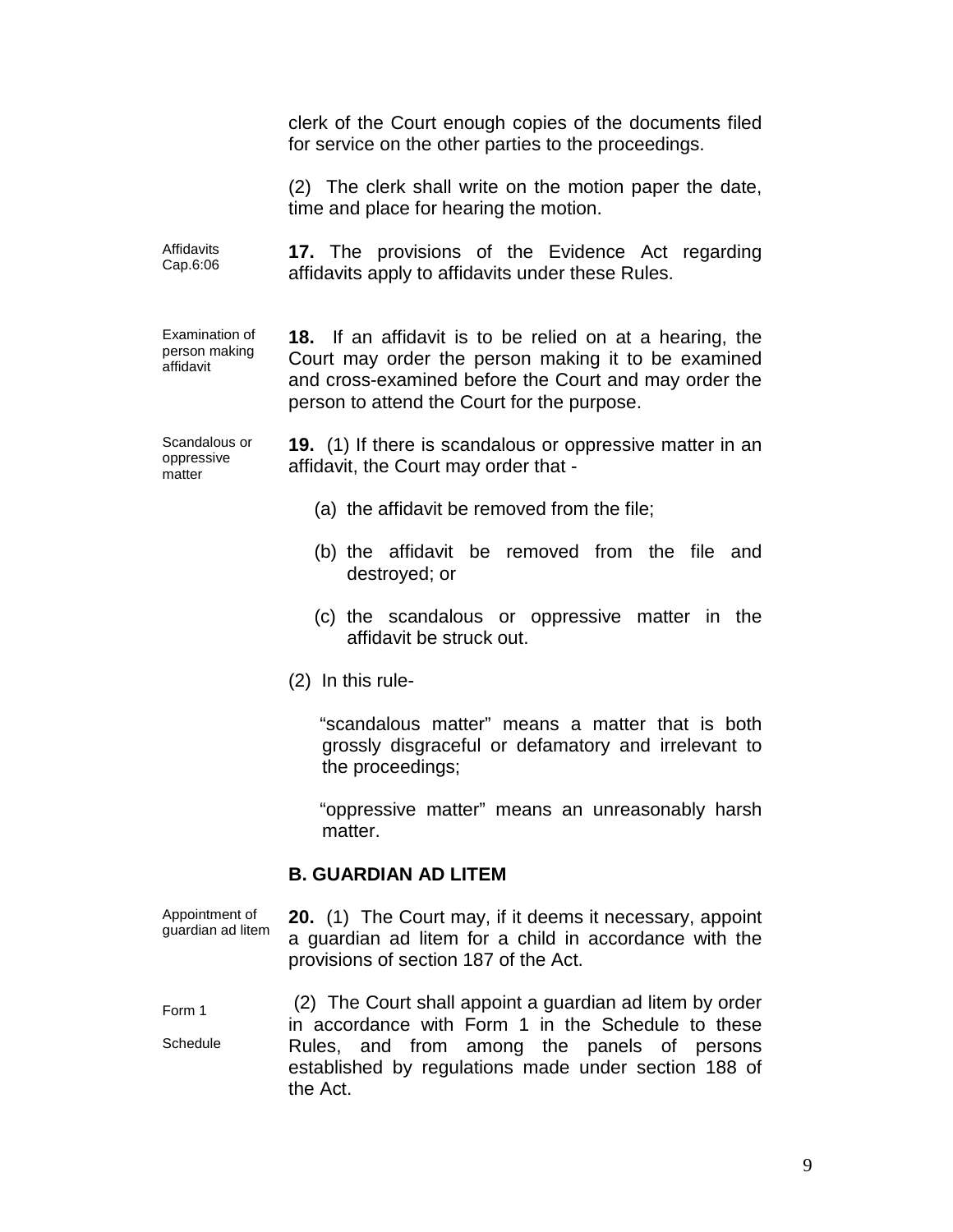Form 2 **Schedule** (3) A guardian ad litem shall file in Court before appearance, his or her consent to be guardian ad litem in accordance with Form 2 in the Schedule to these Rules, accompanied by an affidavit as to his or her qualifications as a member of a panel established by the regulations mentioned in subrule (2) of this rule.

> (4) Sufficient copies of the consent form and affidavit shall be filed by the guardian ad litem for service on all parties in the proceedings.

Duties and responsibilities of guardian ad litem

**21.** (1) The guardian ad litem shall safeguard and represent the best interests of the child and shall perform the responsibilities under this rule, unless it is impracticable or inadvisable to do so.

- (2) The guardian ad litem shall before the hearing-
	- (a) interview the child concerned, explain to the child the contents of the application before the Court and the child's rights in the proceedings, and ascertain whether the child wishes to exercise any of those rights;
	- (b) inform the Court of any objections the child has and of the child's wishes to exercise his or her rights in the proceedings;
	- (c) interview the parents or guardian of the child and explain to them their rights in the proceedings;
	- (d) visit the child at his or her place of residence and where appropriate make a recommendation to the Court regarding the fitness of the proposed guardian of the child;
	- (e) file a written final report at least seven days before the hearing, containing his or her investigative findings and recommendations to the Court; the deadline for filing the report may be extended by agreement of the parties or by leave of the Court.

10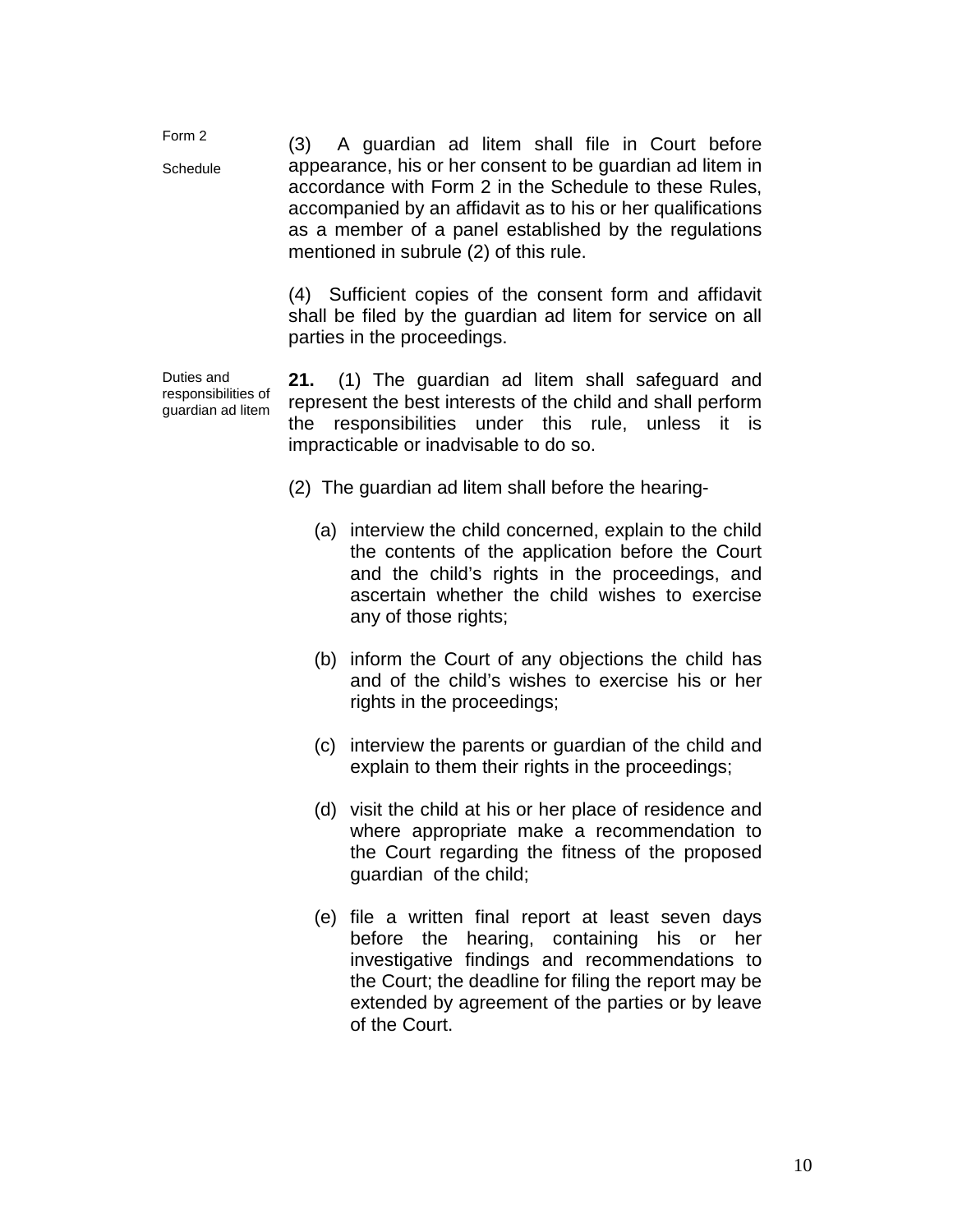(3) The guardian ad litem shall participate in all proceedings, including appeals, involving the child, notify the Court and the applicant's counsel if the child wishes to be represented by a legal practitioner, and may give evidence in the proceedings.

- (4) The guardian ad litem may file-
	- (a) such applications, documents and reports as are appropriate and which might assist the Court; and
	- (b) copies of any record taken by him or her pursuant to the provisions of section 189 (1) (a) and (b) of the Act.

(5) Unless sooner discharged, the appointment of the guardian ad litem ends on the Court's final order or on the termination of an appeal in which he or she participates.

Discharge of guardian ad litem Form 3 Schedule **22.** (1) The Court may, on its own motion or on the application of the child or the guardian ad litem, by order in accordance with Form 3 in the Schedule to these Rules, discharge the guardian ad litem.

- (2) A guardian ad litem may be discharged if-
	- (a) he or she ceases to be a member of a panel of guardians ad litem appointed under the Act,
	- (b) the Court is satisfied that he or she has an interest in the proceedings which is adverse to that of the child; or
	- (c) on his or her application to the Court to be discharged and the Court is satisfied that it is in the best interest of the child for another guardian ad litem to be appointed to represent the child.

(3) On the discharge of a guardian ad litem, he or she shall submit to the Court all documents, including copies of any records held by Government or the appropriate authority taken by him or her concerning the child, and relevant reports in his or her possession.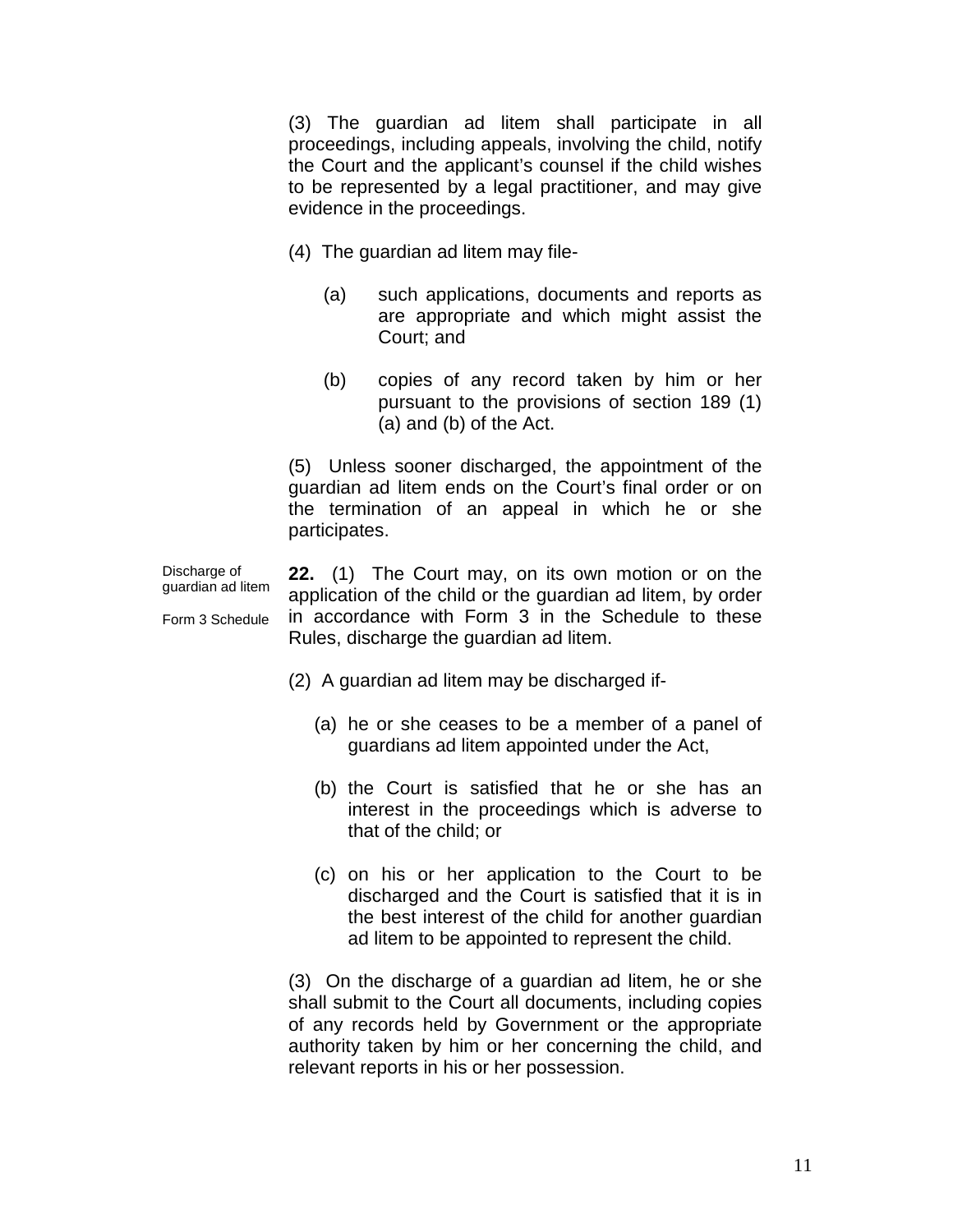# **C. FOSTERING**

| Application for<br>order<br>Form 4 Schedule | 23. (1) The Department of Social Welfare may by an<br>originating application, in accordance with Form 4 in the<br>Schedule to these Rules, apply to the Court for an order<br>placing a child with a foster parent.                                                 |  |  |
|---------------------------------------------|----------------------------------------------------------------------------------------------------------------------------------------------------------------------------------------------------------------------------------------------------------------------|--|--|
|                                             | (2) The Department of Social Welfare shall submit<br>sufficient copies of the application together with copies<br>of-                                                                                                                                                |  |  |
|                                             | (a) the report of the committee, referred to in section<br>106(1) of the Act, containing the committee's<br>recommendations for the child to be placed with a<br>foster parent; and                                                                                  |  |  |
|                                             | (b) any other document concerning the child which<br>may assist the Court in making the order.                                                                                                                                                                       |  |  |
| Oral evidence                               | 24. (1) The Court may request an oral report from-                                                                                                                                                                                                                   |  |  |
|                                             | (a) the Social Welfare Officer concerned;                                                                                                                                                                                                                            |  |  |
|                                             | (b) the person in charge of the residential care home<br>in which the child has been placed;                                                                                                                                                                         |  |  |
|                                             | (c) the prospective foster parent;                                                                                                                                                                                                                                   |  |  |
|                                             | (d) the parents or guardian of the child.                                                                                                                                                                                                                            |  |  |
|                                             | (2) The Court shall also hear and take into consideration<br>the views of the child, if the Court is satisfied that he or<br>she is capable of understanding the proceedings and<br>expressing his or her views.                                                     |  |  |
| Order to foster                             | 25. If the Court is satisfied that it is in the best interest of<br>the child for him or her to be placed with a foster parent,<br>the Court shall, by order in accordance with Form 5 in<br>the Schedule to these Rules, place the child with the<br>foster parent. |  |  |
| Form 5 Schedule                             |                                                                                                                                                                                                                                                                      |  |  |
|                                             | <b>D. ADOPTION</b>                                                                                                                                                                                                                                                   |  |  |
| Application for                             | 26 (1) An originating application for an adoption order                                                                                                                                                                                                              |  |  |

Application for order Form 6 Schedule **26.** (1) An originating application for an adoption order shall be made to the Court in accordance with Form 6 in the Schedule to these Rules.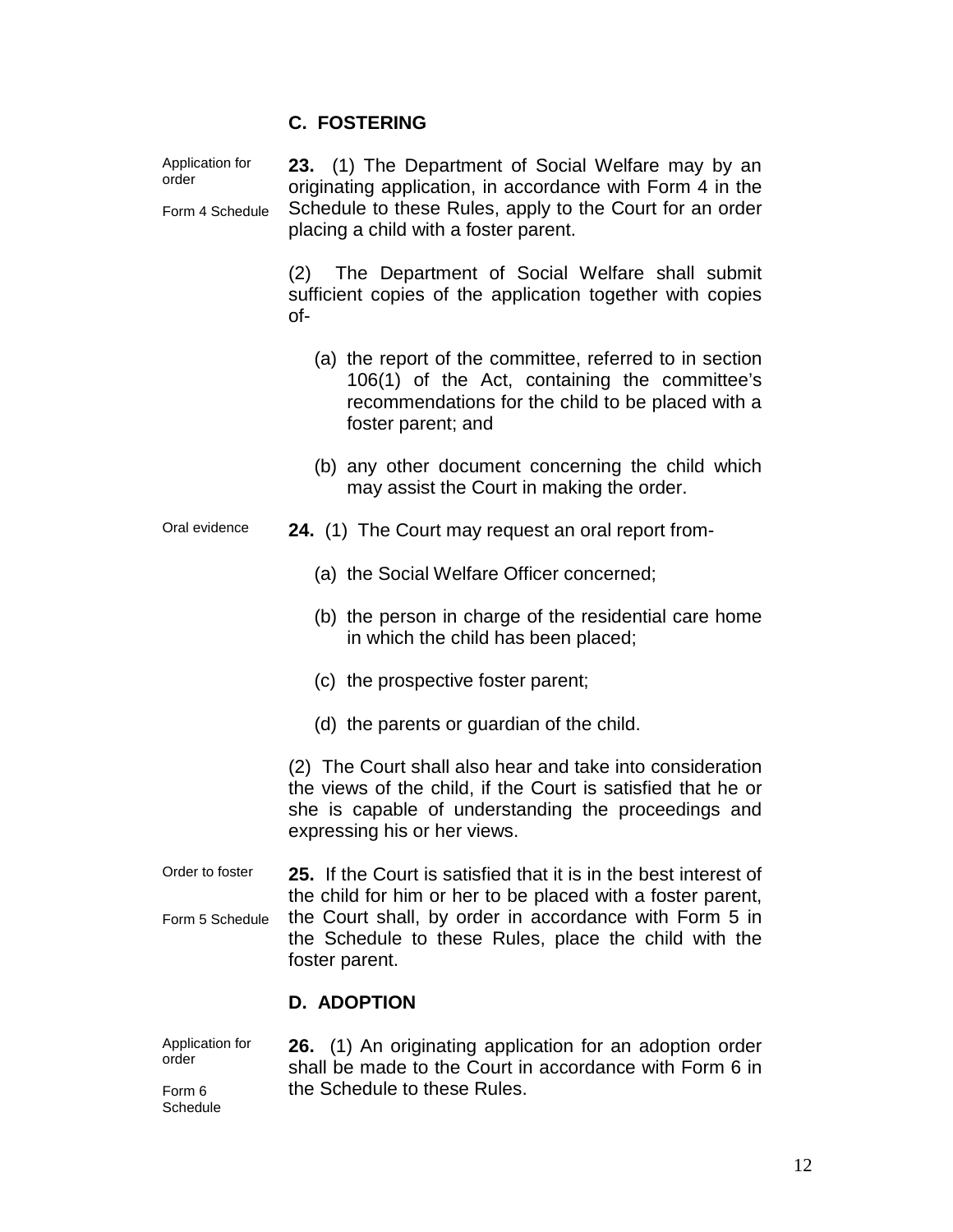(2) The applicant shall submit sufficient copies of the application together with-

- (a) the affidavit of consent to the adoption of the other spouse, where the application is by one spouse, unless the Court dispenses with the consent pursuant to the provisions of section 110 (2) of the Act;
- (b) certified copies of the order of the Court placing the child with the applicant as foster parent of the child, under the supervision of a Social Welfare Officer;
- (c) In the case of an application for inter-country adoption-
	- (i) evidence that the applicant has been ordinarily resident in The Gambia for at least six months immediately prior to the application, or has fostered the child for at least thirty-six months under the supervision of a Social Welfare Officer, and
	- (ii) a police check report from The Gambia Police Force and a home study report by the probation and welfare officer or other competent authority in the applicant's country concerning his or her suitability to adopt a child;
- (d) the consent of the parents of the child, if known, to the adoption in accordance with Form 7 in the Schedule to these Rules, unless the Court dispenses with the consent where the parents are incapable of giving it; and
	- (e) any other document concerning the child or the applicant which might assist the Court in making the order.
- Report of Social Welfare Officer **27.** The Social Welfare Officer responsible for the supervision of the child during the period of fostering by the applicant shall submit for the Court's consideration a report, which shall include the following information-

Form 7 **Schedule**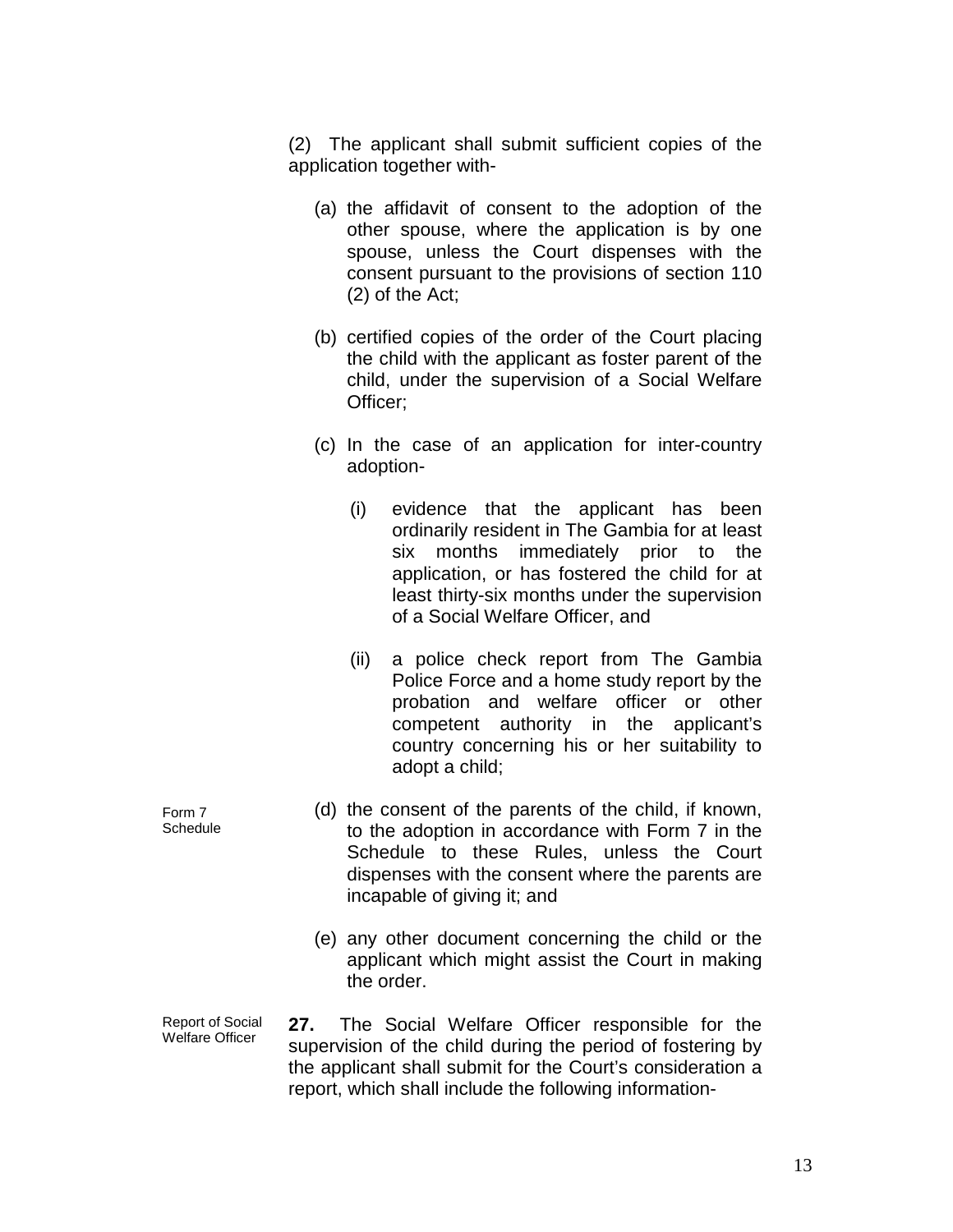- (a) with respect to the child-
	- (i) the recommendations made as a result of the review sessions held pursuant to section 106 (6) of the Act,
	- (ii) confirmation of the period during which the child was fostered by the applicant,
	- (iii) his or her religion and any wishes in respect of religious upbringing,
	- (iv) the names, addresses and types of schools attended with dates and educational achievements,
	- (v) any special needs in relation to the child's health, whether physical or mental,
	- (vi) details of any wardship proceedings and of any Court orders or agreement or personal law relating to parental responsibility for the child or to maintenance and residence, in respect of any person who is not the natural parent of the child,
	- (vii) extent of contact with members of the child's natural family and whether the child's natural parents are capable of giving consent to the adoption,
	- (viii) whether the consent to the adoption of any other person who is not a natural parent of the child but claims any rights or obligations in respect of the child under any order of the Court or agreement or under personal law or otherwise should be obtained before the adoption order is made;
- (b) with respect to actions of the Department of Social Welfare;
	- (i) brief account of the actions, with particulars and dates of all written information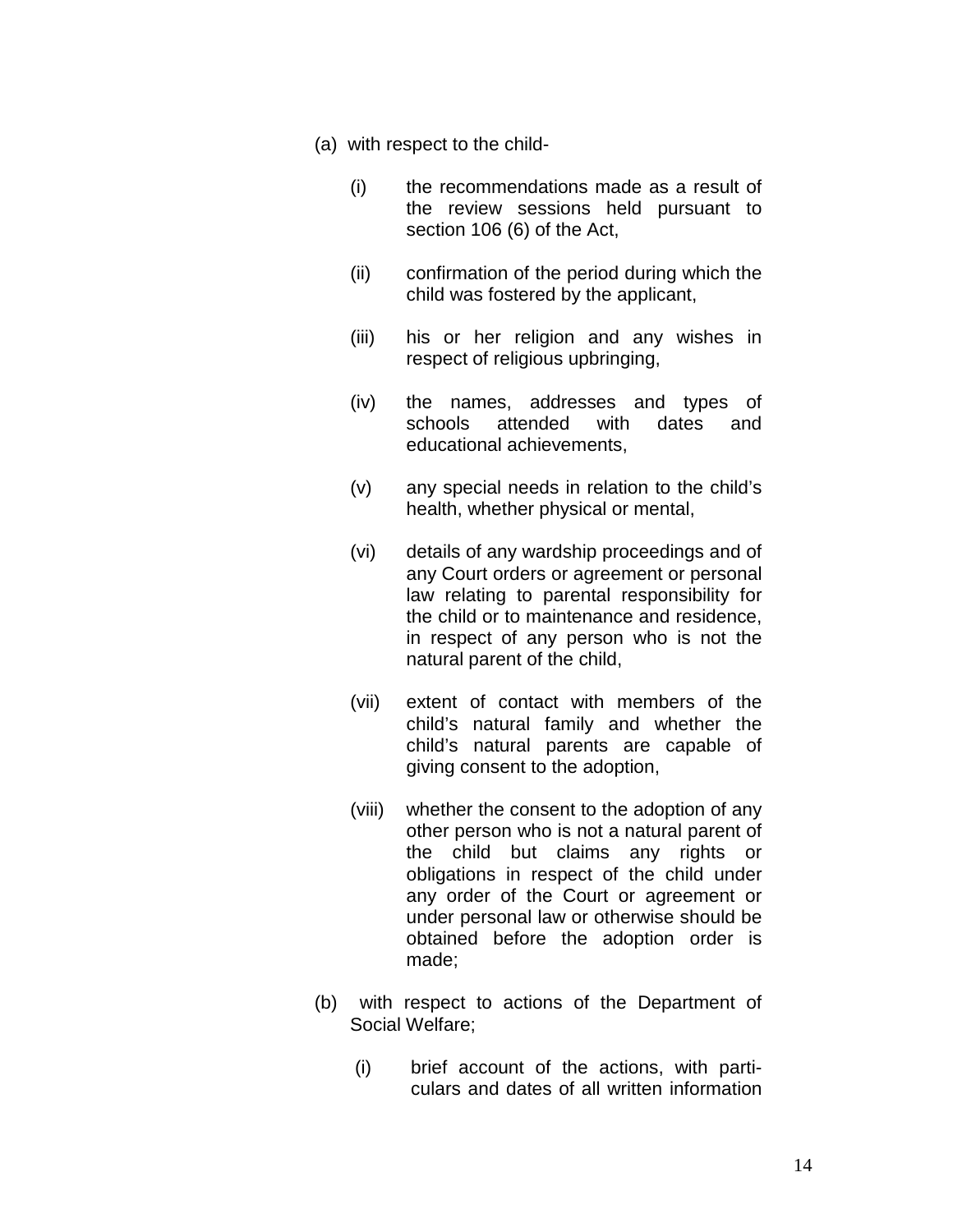and notices given to the child, his or her natural parents and the prospective adopter,

- (ii) details of alternatives to adoption considered,
- (iii) reasons for considering that adoption would be in the best interest of the child (with date of relevant decision),
- (iv) reasons for considering that the prospective adopter would be suitable to be an adoptive parent and would be suitable for the child,
- (v) confirmation that no payment has been made or received, or agreed to be made or received, by any person in consideration of the adoption of the child, and
- (vi) any other information which might assist the Court in making the order.
- Adoption order 28. Form 8 Schedule **28.** If the Court is satisfied with respect to matters referred to in section 1134 (1) of the Act, the court may make an adoption order in accordance with Form 8 in the Schedule to these Rules.

#### **E. JOINT PARENTAL RESPONSIBILITY AGREEMENT**

Joint parental responsibility Form 9 Schedule **29.** (1) Where the father and mother of a child, who were not married to each other at the time of the child's birth, agree to have joint parental responsibility for the child, the parental responsibility agreement shall be in accordance with Form 9 in the Schedule to these Rules.

> (2) The agreement shall be witnessed by a Justice of the Peace, Notary Public or commissioner for Oaths, who shall explain to the parents in a language they understand, if they are not literate in English, the contents of the agreement and state the same at the foot of the agreement.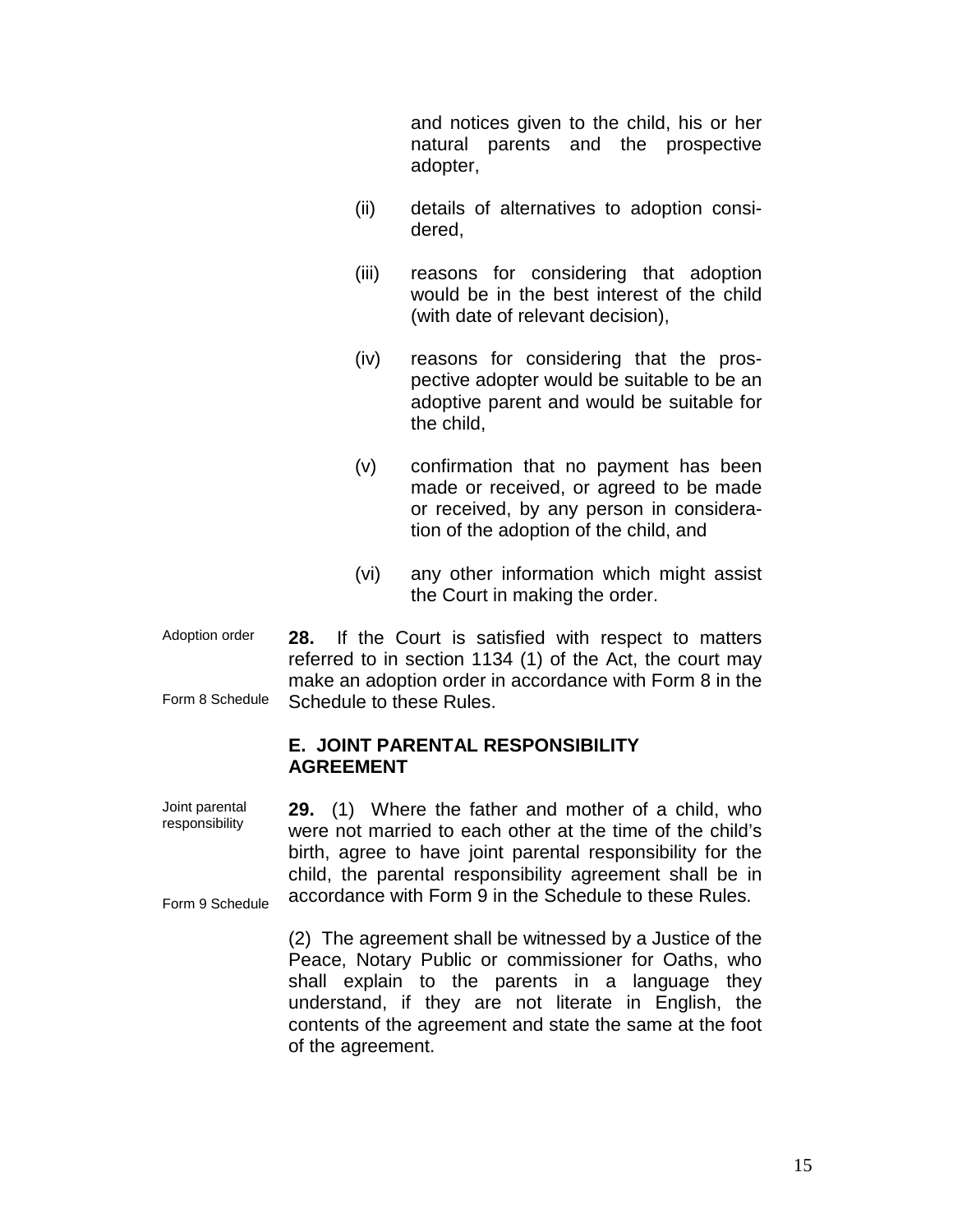(3) Both parents shall produce evidence of identity (National Identity Card, passport, voter's card or driver's Licence).

(4) The mother shall also produce the child's birth certificate as proof that she is the mother of the child.

(5) The parents shall make two copies of the signed or thumb-printed agreement and lodge in the Children's Court the agreement and copies, where the agreement will be recorded and filed and the copies stamped and returned to each parent at the address stated in the agreement.

(6) The agreement shall not take effect until it has been received and recorded at the Court.`

(7) The agreement may be brought to an end only by an order of the Court made in accordance with the provisions of subsections (3) and (4) of section 145 of the Act.

## **F. WARDSHIP**

Application for Order

Form 10 **Schedule**  **30.** (1) An application for an order making a child a ward of court shall be made by originating application in accordance with Form 10 in Schedule to these Rules.

(2) Unless the court otherwise directs, the plaintiff shall file with the originating application an affidavit in support thereof.

(3) The date of the child's birth shall, unless the Court otherwise directs, be stated in the application, and the plaintiff shall-

- (a) on issuing the application or before or at the first hearing thereof lodge in the Court a certified copy of the entry in the Register of Births or, as the case may be, in the Adopted Children Register relating to the child; or
- (b) at the first hearing of the application apply for directions as to proof of birth of the child in some other manner.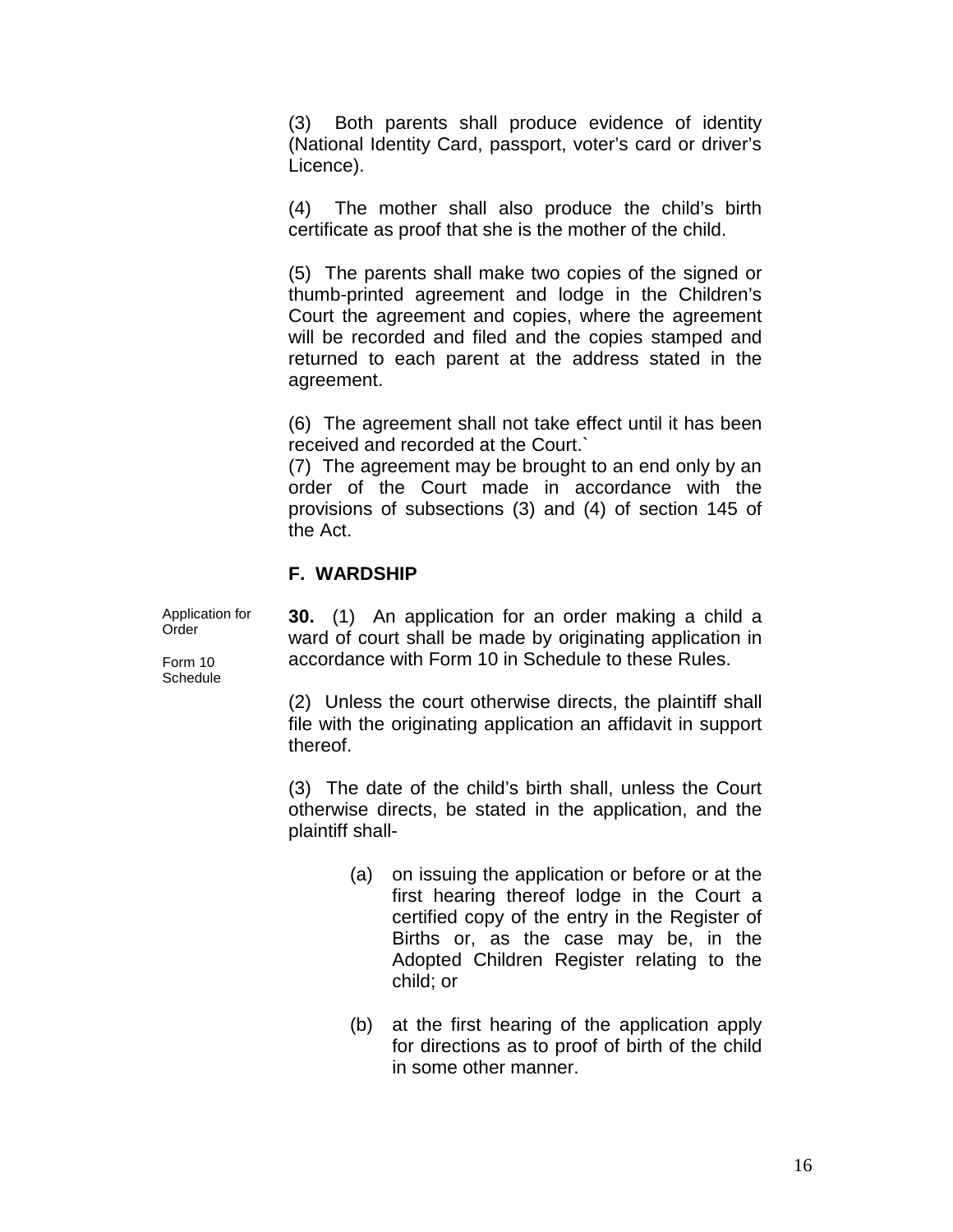(4) The name of each party to the proceedings shall be qualified by a brief description, in the body of the application, of his or her interest in or relation to the child.

(5) Unless the Court otherwise directs, the application shall state the whereabouts of the child or, as the case may be, that the plaintiff is unaware of his or her whereabouts.

(6) Upon being served with the application, the defendant other than the child shall forthwith lodge in the Court a notice stating the address of the defendant and the whereabouts of the child or, as the case may be, that the defendant is unaware of his or her whereabouts, and unless the Court otherwise directs, service a copy of the same on the plaintiff.

(7) Where any party other than the child changes his or her address or becomes aware of any change in the whereabouts of the child after the issue or, as the case may be, service of the application, he or she shall, unless the Court otherwise directs, forthwith lodge notice of the change in the Court and serve a copy of the notice on every other party.

(8) The application shall contain a notice to the defendant informing him or her of the requirements of sub-rules (6) and (7) of this rule.

(9) In this rule, a reference to the whereabouts of a child is a reference to the address at which the person with whom he or she is living and any other information relevant to the question where he or she may be found.

#### **PART V - GENERAL PROVISIONS (CIVIL PROCEEDINGS)**

**31.** Where under these or any other rules an act may be done by a party, the act may be done either in person or by the party's legal practitioner, next friend, agent or guardian ad litem where appropriate.

**32.** A notice, proceeding, or document required by these Rules to be served on a party, and as to which a mode of service is not prescribed by these Rules or by the Subordinate Court (Civil Proceedings) Rules, may also

Acts done in person or by legal practitioner, next friend, agent or guardian ad litem

Service of notices where mode of service not prescribed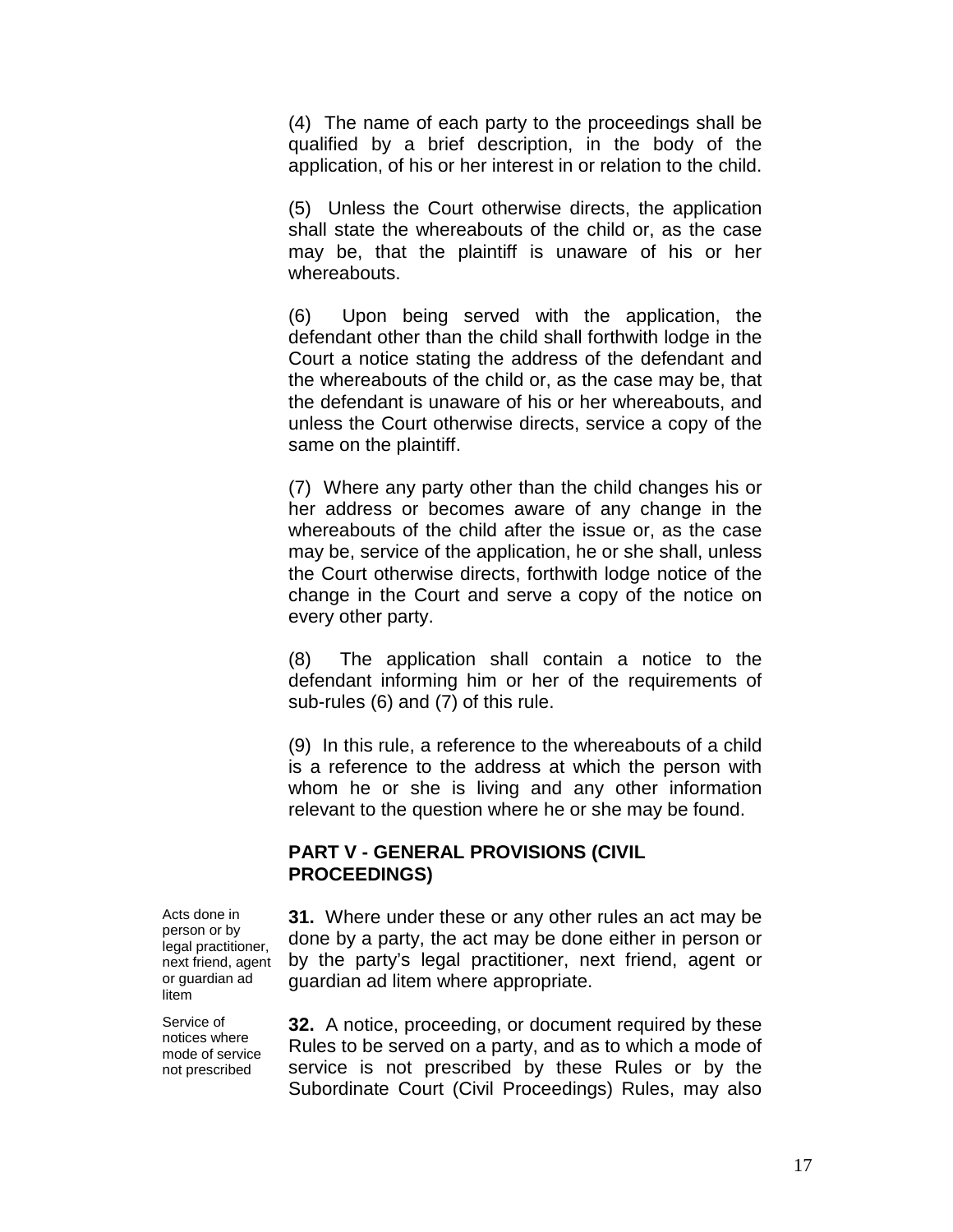Cap. 8:02 be served by delivering the notice, proceeding or document to the person on whom it is to be served, or at the residence or place of business of the person, but where the person to be served is a child, the parent or guardian shall be so served.

Service on legal practitioner next friend or guardian ad litem deemed good service

**33.** Where a party acts by a legal practitioner, a next friend, or a guardian ad litem appointed by the Court, service of any proceeding or document on the legal practitioner's, next friend's, or guardian ad litem's office shall be deemed good service, except where by these Rules, personal service on the party is required, in which case personal service shall not be effected on a child but on the child's parent or guardian.

Notice by legal practitioner acting for a party **34.** Except where the plaint is entered by a legal practitioner acting for the plaintiff, and the particulars of demand or cause of action have been signed by the legal practitioner or on behalf of the plaintiff, a legal practitioner acting for a party in an action or matter before the Court may give notice to the Court and to the other party or that party's legal practitioner, that he or she is acting for the plaintiff, and service of a document, notice or proceeding shall be served by or on the legal practitioner accordingly.

Change of legal practitioner **35.** (1) A party acting by a legal practitioner is at liberty to change his or her legal practitioner and shall give forty-eight hours' notice in writing to the Court and the legal practitioner, if any, acting for the other party to the action or proceedings of the change, and of the name and place of business of the new legal practitioner.

> (2) Until the notice is filed and a copy of it served, the former legal practitioner shall be deemed to continue as the legal practitioner of the party.

Sealing of documents **36.** A summons, notice or other document, or any copy of a summons, notice or document, shall be sealed with the seal of the Court before it is issued.

Notices and Forms **37.** (1) All notices required by these Rules shall be in writing, unless expressly authorised by the Court to be given orally.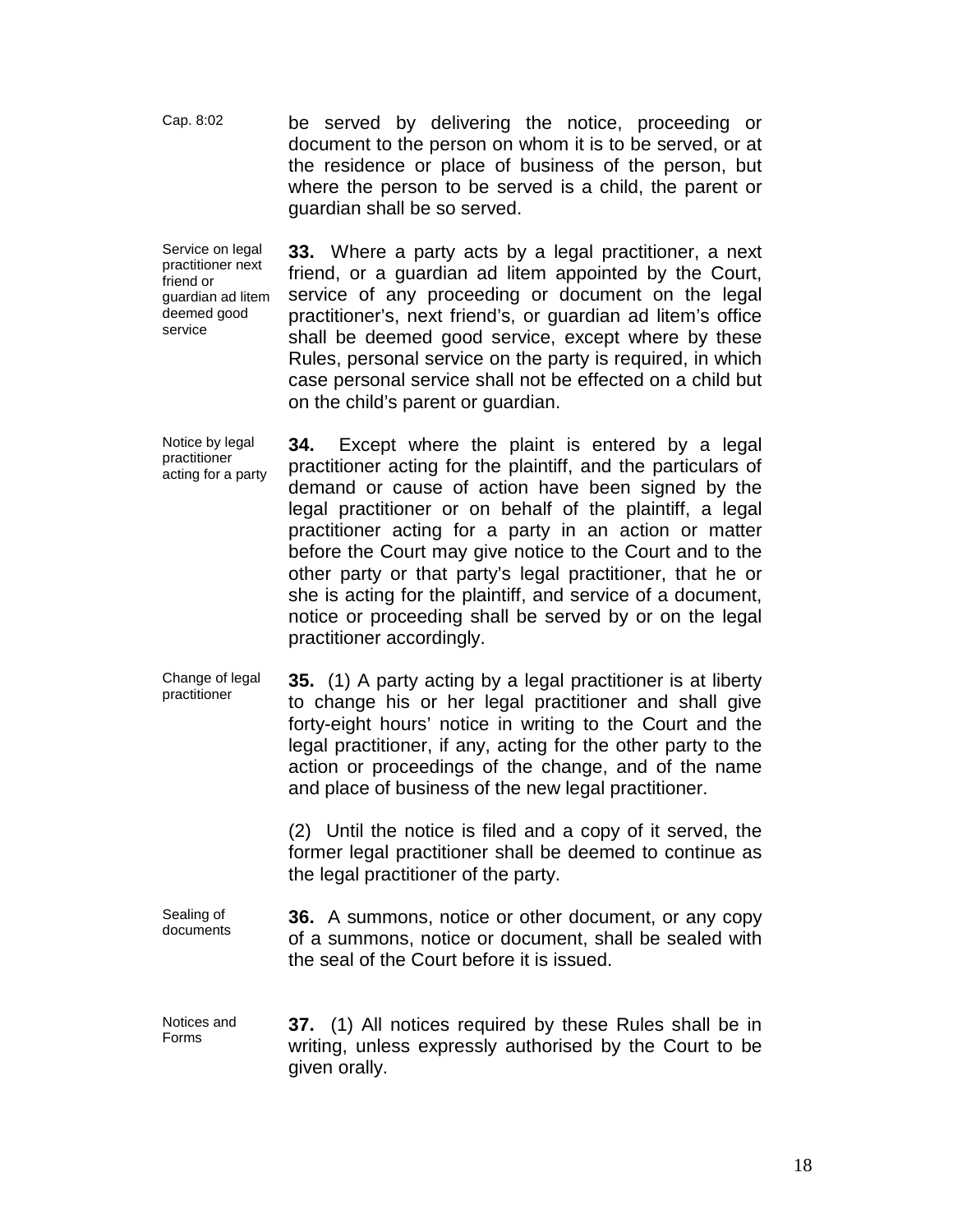(2) Where an application, order, notice, or consent is required to be in accordance with a Form in the Schedule to these Rules, it is sufficient if the application, order, notice or consent is in a form which substantially complies with the prescribed Form.

#### **PART VI – SUPPLEMENTARY PROVISIONS**

Evidence Cap. 6:06 **38.** (1) Except as otherwise provided by this rule or ordered by the Court, oral evidence given in any proceedings shall be on oath or affirmation administered in accordance with the provisions of the Evidence Act.

(2) The Court may, if it thinks it just and expedient, receive oral evidence, though not given on oath, of a person who declares that the taking of an oath is unlawful according to his or her religious belief or who, because of lack of religious belief, ought not, in the opinion of the Court, to be admitted to give evidence on oath.

(3) Where in any criminal proceedings before the Court, a child of tender years called as a witness does not, in the opinion of the Court, understand the nature of an oath, his or her evidence may be received, though not given on oath, if, in the opinion of the Court, he or she possesses sufficient intelligence to justify the reception of the evidence, and understands the duty of speaking the truth.

(4) Where evidence admitted by virtue of subrule (3) of this rule is given on behalf of the prosecution, the child accused of the offence shall not be liable to a decision by the Court that the offence has been proved against him or her unless the evidence is corroborated by some other material evidence in support of it implicating the accused.

(5) The Court may in all proceedings allow a child to make a statement, though not on oath, and the statement and answers of the child to questions the Court may put to the child on the statement may be admitted in evidence.

(6) The Court shall keep and maintain minutes of all proceedings before it, in which all oral evidence and statements shall be recorded.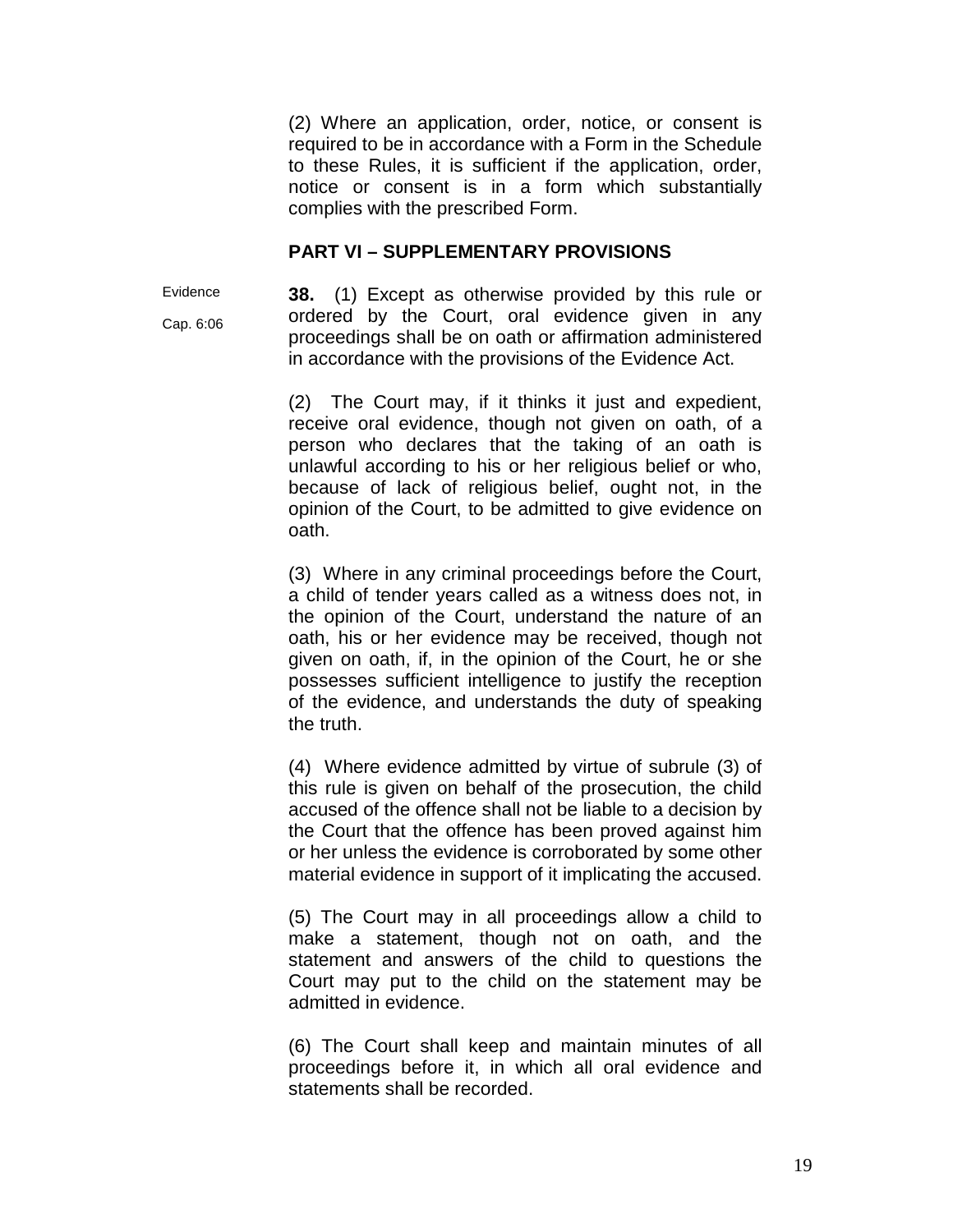(7) The provisions of the Evidence Act shall apply, mutatis mutandis, to proceedings under these Rules, with such modifications as may be necessary having due regard to provisions of the Act safeguarding the rights and interests of the child.

Judgement, decisions, orders and directions of the Court **39.** (1) All judgements, decisions, order and directions of the Court shall be pronounced by the Chairperson or such other member of the Court as the Chairperson directs, and no judgement, decision, order or direction of the Court with respect to the determination of any question shall be separately pronounced by any other member of the Court.

> (2) Judgements, decisions and orders of the Court shall be enforced in accordance with the provisions of section 237 of the Act.

Fees **40.** The fees prescribed for actions in proceedings in a Magistrates' Court shall apply where appropriate to actions in proceedings in the Court.

Appeals **41.** The Court shall explain to the parties concerned in any proceedings the right to appeal from its decision in accordance with the rules on appeals from a Subordinate Court to a Superior Court.

#### **SCHEDULE FORMS**

FORM 1 [Rule 20 (2)]

**Appointment of Guardian ad litem**

In the ............Children's Court Appl. No......

## **In the matter of the Children's Act and**

#### **In the matter of .......................... a child (name of child)**

**WHEREAS** the Court deems it necessary that a guardian ad litem of the above-named child be appointed to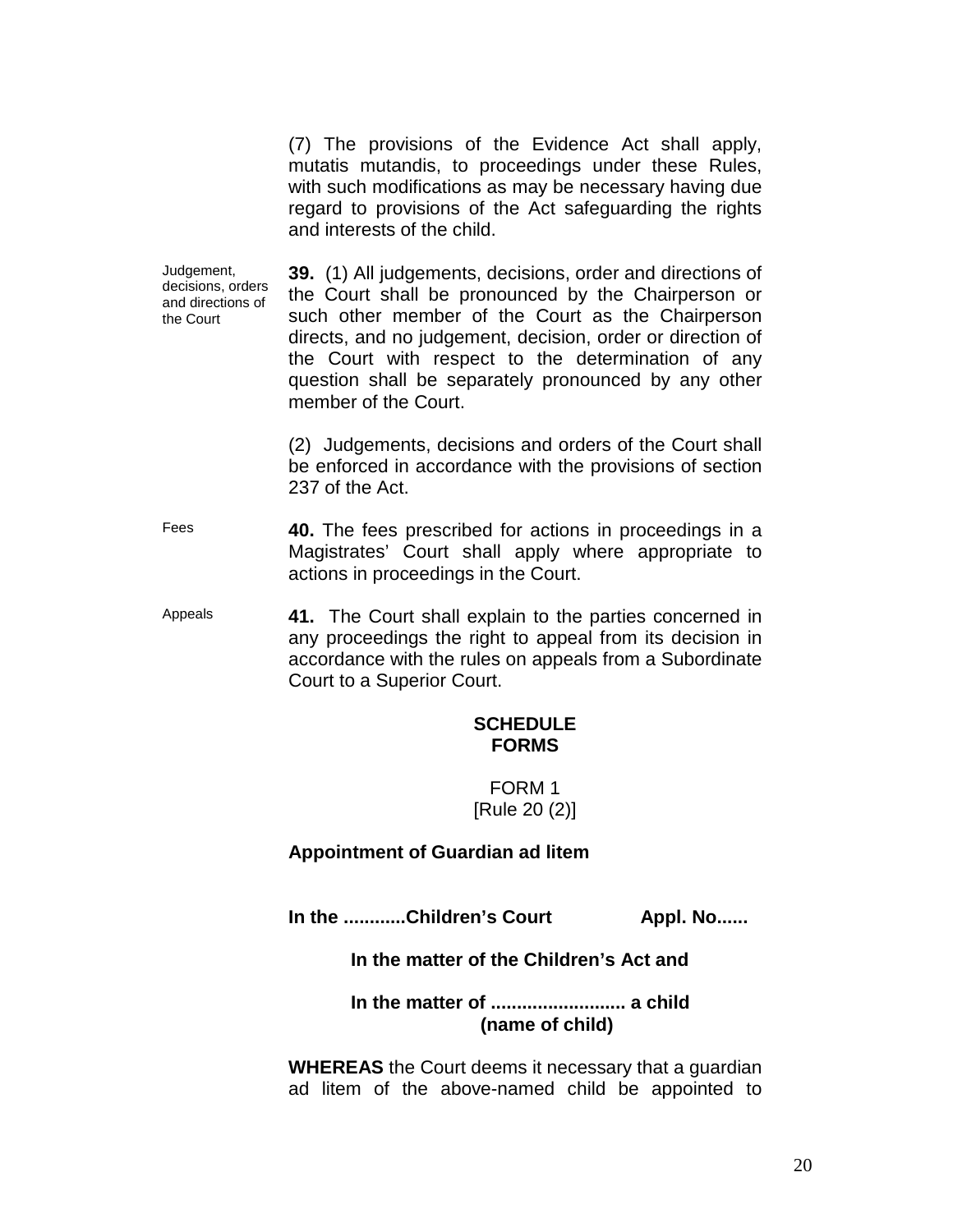safeguard the interests of the child in this action.

**IT IS ORDERED** that a guardian ad litem be appointed from the panels of persons established under the Act.

**IT IS FURTHER ORDERED** that the person selected by virtue of this Order for the appointment of a guardian ad litem files in this Court his or her consent to be guardian ad litem of the above-named child.

Dated the ...... day of ........................ 20......

Signature................... Chairperson of the Court

FORM 2 [Rule 20 (3)]

**Consent to Act as Guardian ad litem**

**In the .........Children's Court........ Appl. No....**

 **In the matter of the Children's Act and**

 **In the matter of......................... a child (name of child)**

I ................ of ......... CONSENT to be guardian (name) (address) ad litem of the above-named child in this action and I AUTHORISE ......................... of .................................. (name) (address)

Legal Practitioner (s) to use my name as the guardian ad litem of the above-named child in this action and to act on my behalf.

Dated the ...... day of ....................... 20....

(Signature)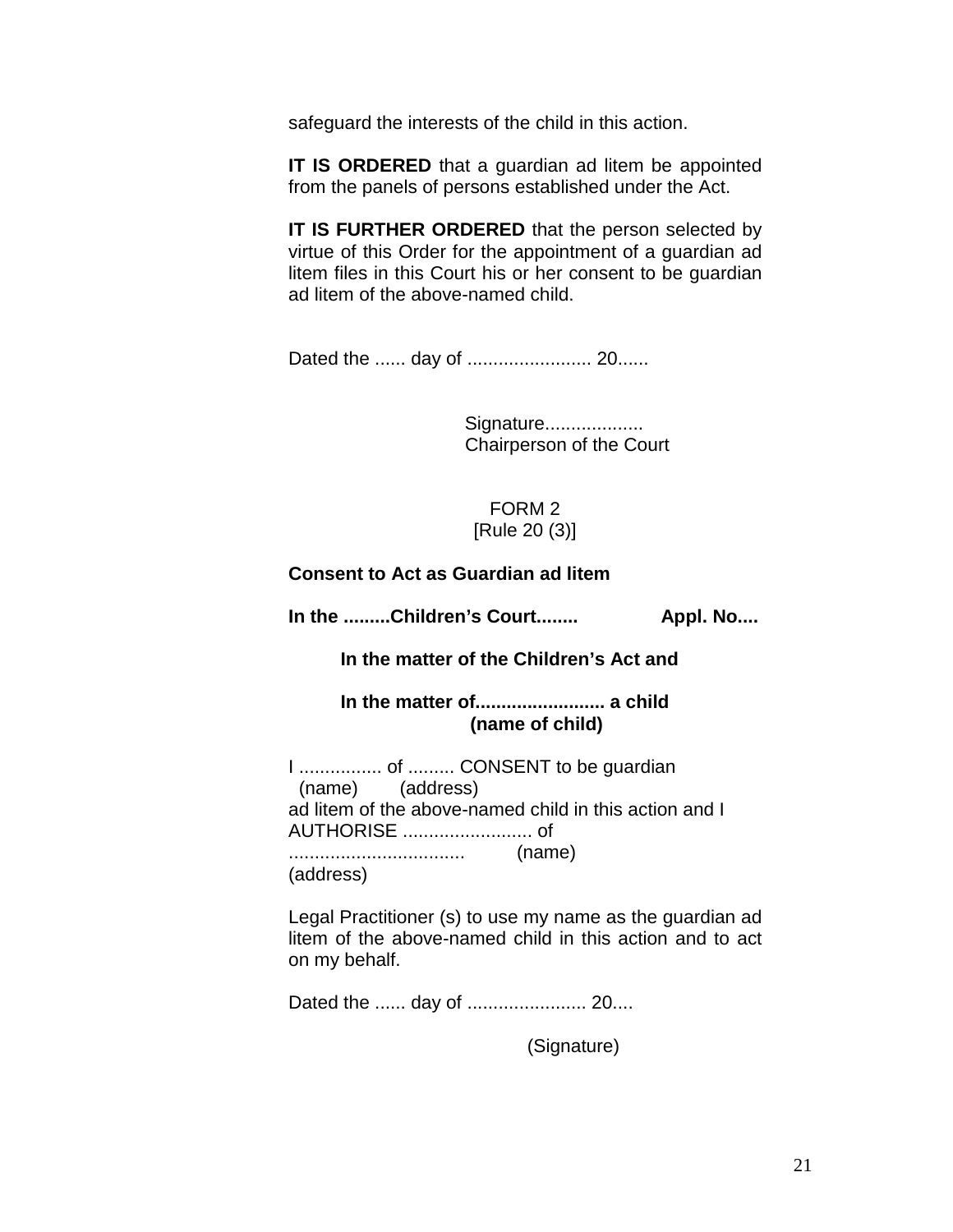## FORM 3 [Rule 22 (1)]

#### **Discharge of Guardian ad litem**

**In the .......... Children's Court ....... Appl. No.....**

#### **In the matter of the Children's Act and**

#### **In the matter ......................... a child (name of child)**

**Upon hearing** an application by ....................for an order that ................. of ............., guardian ad litem of the above-named child in this action be discharged from being the guardian ad litem in this action;

**And** the Court being satisfied that it is in the best interest of the above-named child that another guardian ad litem of the child be appointed in this action;

**IT IS ORDERED** that the said ................... be discharged from being the guardian ad litem in this action on the grounds that [he or she has ceased to be a member of a panel of guardians ad litem established under the Act or he or she has acquired an interest in the subject matter of this action adverse to that of the above-named child or he or she desires to retire from his or her office as guardian ad litem of the said child in this action].

Dated the ........ day of ........... 20........

Signature ...................... Chairperson of the Court

#### FORM 4

[RULE 23 (1)]

#### **ORIGINATING APPLICATION for Order Placing a Child with a Foster Parent.**

In the ........ Children's Court **Appl.**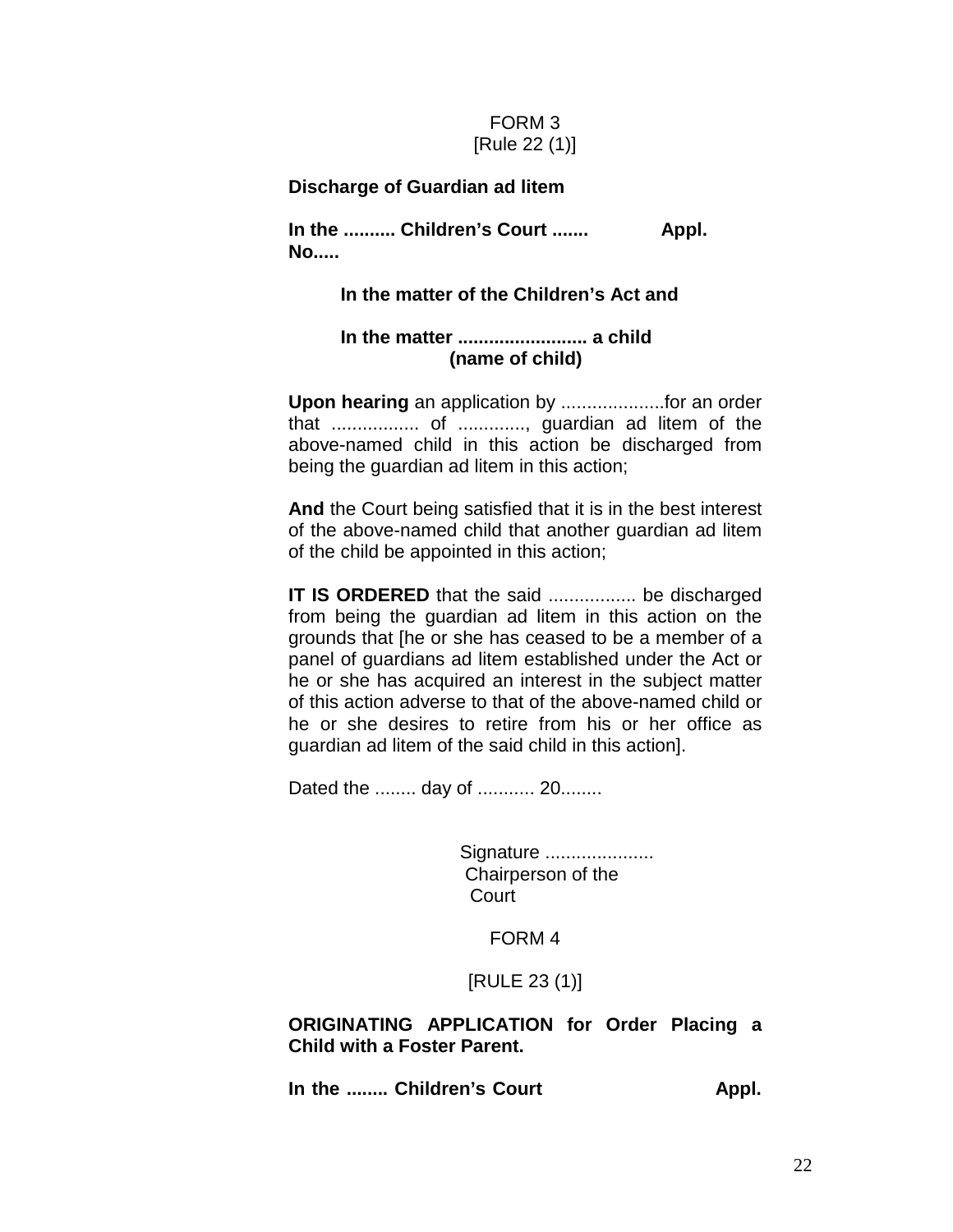**No.....** 

#### **In the matter of the Children's Act and**

## **In the matter of ....................... a child (name)**

I ............................, an authorised officer of the Department of Social Welfare, hereby apply for an order placing ......................... a child with (name) ...................... .....................of .................................. (name of prospective (address) foster parent)

as a foster parent, and give the following particulars in support of the application.

Dated this .............. day of .................. 20.....

#### **PARTICULARS**

#### **1. THE CHILD**

- (a) Name, sex, date and place of birth and address,
- (b) Physical description,
- (c) Religion,
- (d) Details of any wardship proceedings and of any Court order relating to parental responsibility for the child or to maintenance and residence,
- (e) Extent of contact with members of the child's natural family,
- (f) If the child has been in the care of a residential care home, details (including dates) of the placement,
- (g) Names, addresses and types of schools attended, with dates and educational achievements,
- (h) Any special needs in relation to the child's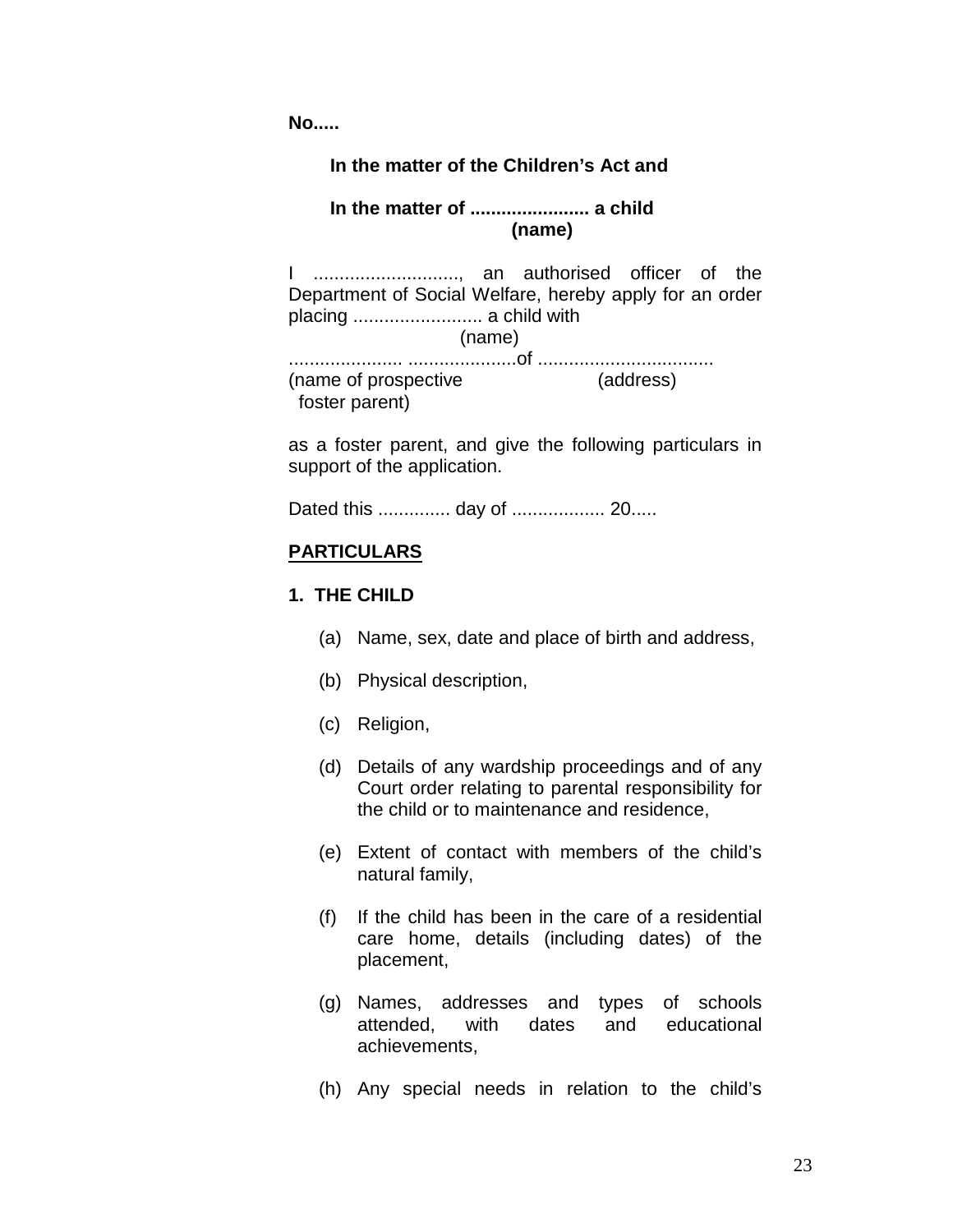health, whether physical or mental,

- (i) Wishes and feelings in relation to the application for fostering, including any wishes in respect of religious upbringing, and
- (j) Any other relevant information which might assist the Court.

## **2. EACH PARENT OR GUARDIAN**

- (a) Name, date and place of birth and address,
- (b) Marital status,
- (c) Physical description,
- (d) Religion,
- (e) Educational achievements,
- (f) Past and present occupations,
- (g) Wishes and feelings in relation to the application for fostering, including any wishes in respect of the child's religious upbringing,
- (h) Reasons why any of the above information is unavailable, and
- (i) Any other relevant in formation which might assist the Court

## **3. PROSPECTIVE FOSTER PARENT**

- (a) Name, date and place of birth and address,
- (b) Marital status,
- (c) Relationship (if any) to the child,
- (d) Physical description,
- (e) Religion and whether willing to follow any wishes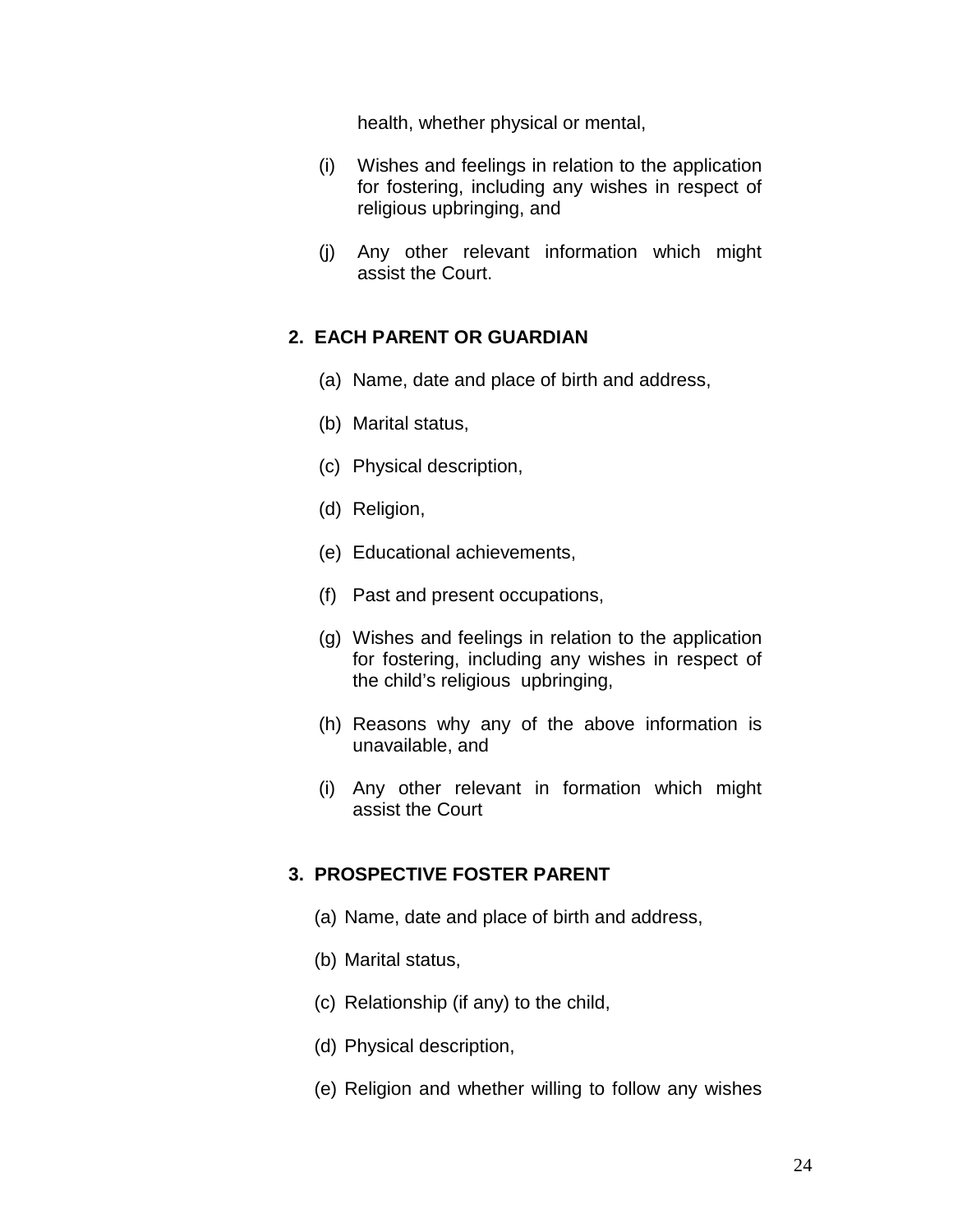of the child or his or her parents or guardian in respect of the child's religious upbringing,

- (f) Past and present occupations,
- (g) Particulars of the home and living conditions,
- (h) Details of income and comments on the living standard of the household,
- (i) Previous experience of caring for children as stepparent, foster parent or child-minder and assessment of ability in this respect, together where appropriate with assessment of ability in bringing up the prospective foster parent's own children,
- (j) Reasons for wishing to be a foster parent and extent of understanding of the responsibilities of a foster parent,
- (k) Any hopes and expectations for the child's future,
- (l) Confirmation that at least two referees as to the character of the prospective foster parent have been interviewed, with comments on the weight to be placed on their views and opinions, and
- (m)Any other relevant information which might assist the Court.

## **4. DEPARTMENT OF SOCIAL WELFARE**

- (a) Reasons for considering that the prospective foster parent would be suitable to be a foster parent for the child, and
- (b) any other relevant information which might assist the Court.

FORM 5 [Rule 25]

#### **ORDER Placing a Child with a Foster Parent**

In the.......... Children's Court **Appl. No.....**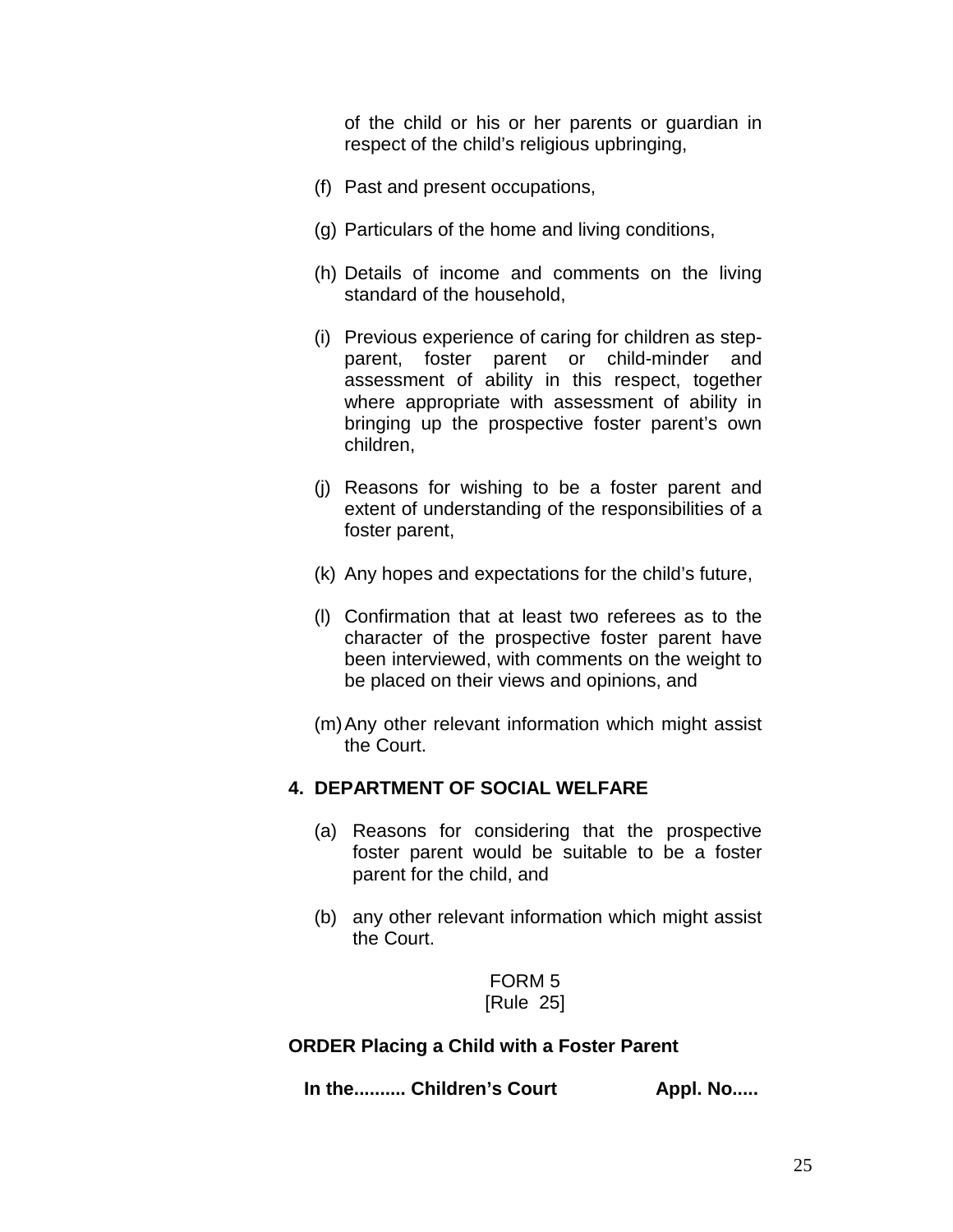#### **In the matter of the Children's Act and**

#### **In the matter of ..............., a child (name of child)**

**UPON** the Application of the Department of Social Welfare by Originating Application dated.................20..... for an order placing ..........................., a child with ................................... (name of child) (name of foster parent)

of ......................... .... as a foster parent (address of foster parent)

**UPON** reading the Particulars contained in the originating Application and the reports and other documents submitted by the Department of Social Welfare and hearing the parties concerned.

**AND UPON** the Court being satisfied that the order applied for is in the best interest of the child

**IT IS ORDERED** that the said ................................... be (name of child)

placed with .........................of .......................... as (name of foster parent) (address)

a foster parent under the supervision of a Social Welfare **Officer** 

Dated this .................. day of ................ 20.......

(Signed)

................................. Chairperson of the **Court** 

#### FORM 6 [Rule 26 (1)]

## **ORIGINATING APPLICATION for an Order for Adoption**

In the ..........Children's Court **Appl. No......**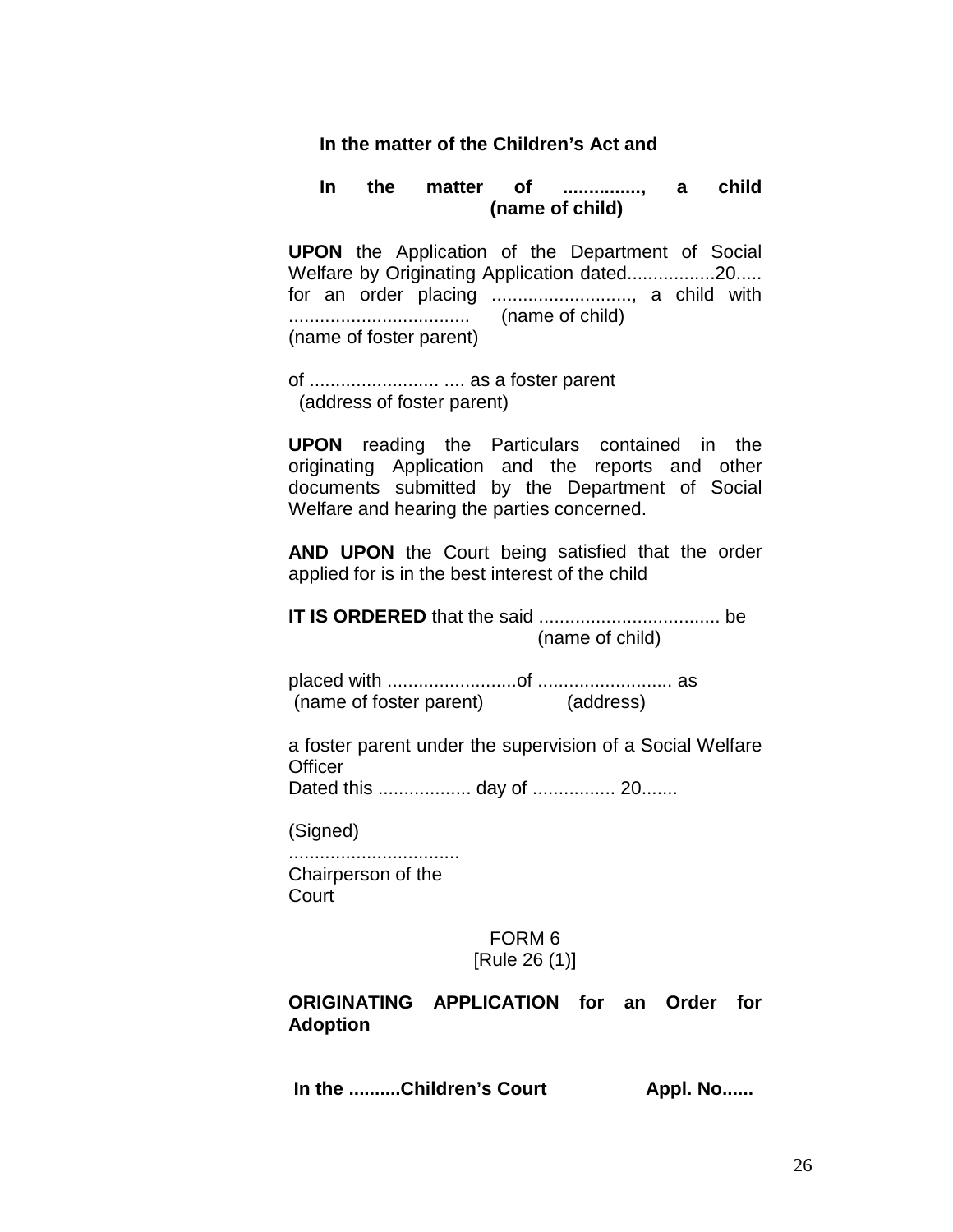### **In the matter of the Children's Act and**

 **In the matter of ..................... a child (name)**

#### **PART I**

#### **Particulars of applicant (s)**

| 1. Name of (first) applicant in full |
|--------------------------------------|
|                                      |
|                                      |
| Name of (second)* applican           |

Relationship (if any) to child ...................

2. I am/we\* are resident in The Gambia and domiciled in ..............................

3. I am a widow/widower/unmarried/I am married to .................. of ................/ we\* are married to each other and our marriage certificate (or other evidence of marriage) is attached.\*

4. The consent of my husband/wife to the making of an adoption order authorising me to adopt the child is attached<sup>+</sup> (or I request the Court to dispense with the consent of my husband/ wife on the ground that he/she cannot be found/ is incapable of giving his/her consent/we have separated and are living apart and the separation is likely to be permanent).

5. I/we\* attach a certificate as to my health/the health of each of us signed by a fully registered medical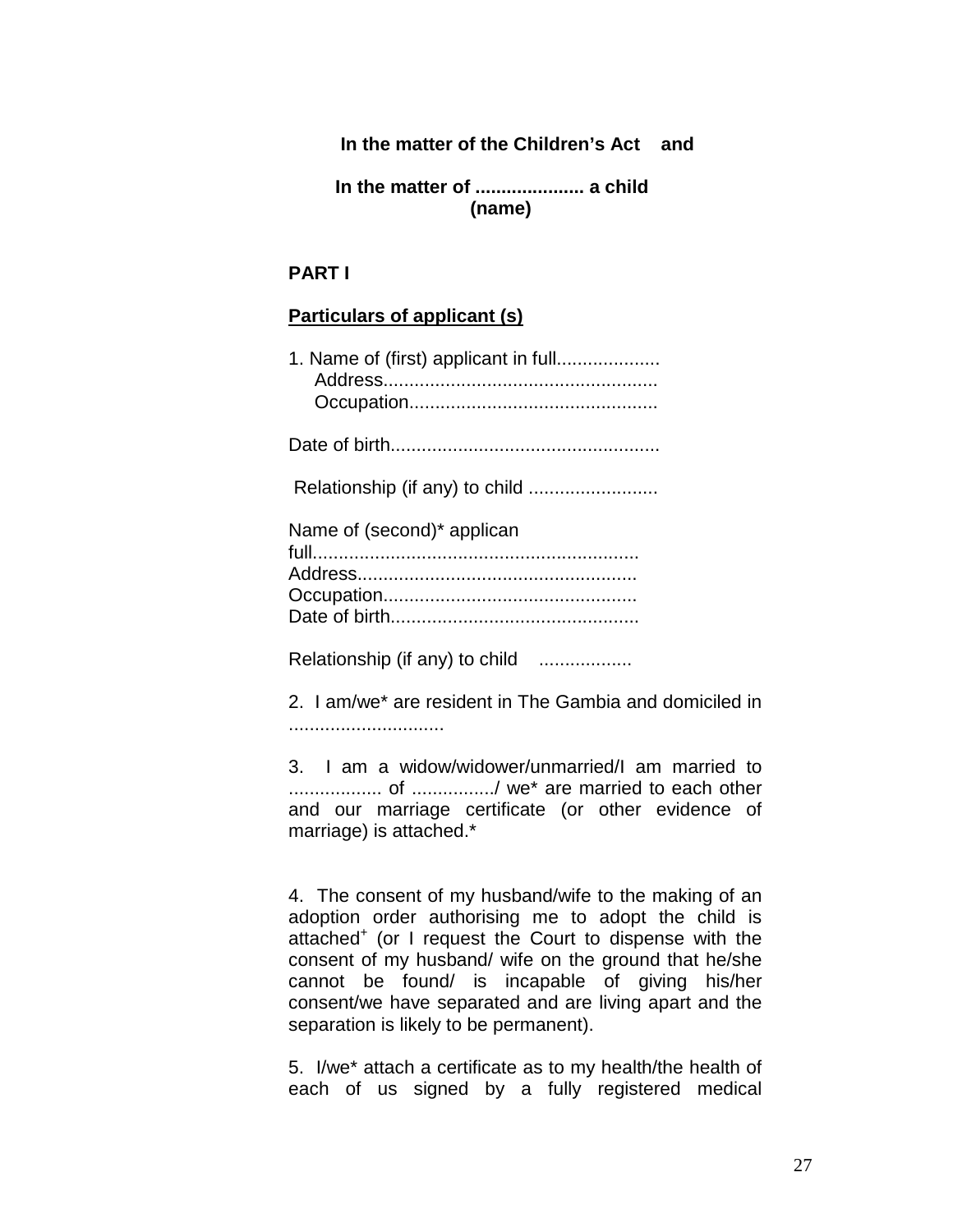practitioner.

+ Use only where application is by spouses jointly.

## **PART II**

# **Particulars of child**

6. Name in full.................................................... (as shown in the child's birth certificate or if previously adopted, his or her adoption certificate).

7. The child is of the .......................... sex and is not and has not been married.

8. The child is the person to whom the attached birth or adoption certificate relates/The child was born in........................on or about .......................................

 (if the child does not have a birth or adoption certificate enter date and place of birth so far as is known)

9. I/we\* attach a report as to the health of the child made by a fully registered medical practitioner.

10. The child is the child of

| and Name of father (if known) |
|-------------------------------|
|                               |

11. The guardian, if any, of the child is Name......................................................... Address.....................................................

12. I/We\* attach a document/documents signifying the consent of the child's mother/father/guardian to the making of an adoption order authorising me/us\* to adopt the child. OR

I/We\* request the Court to dispense with the consent of the child's mother/father/guardian on the ground that he/she is not known/is incapable of giving his/her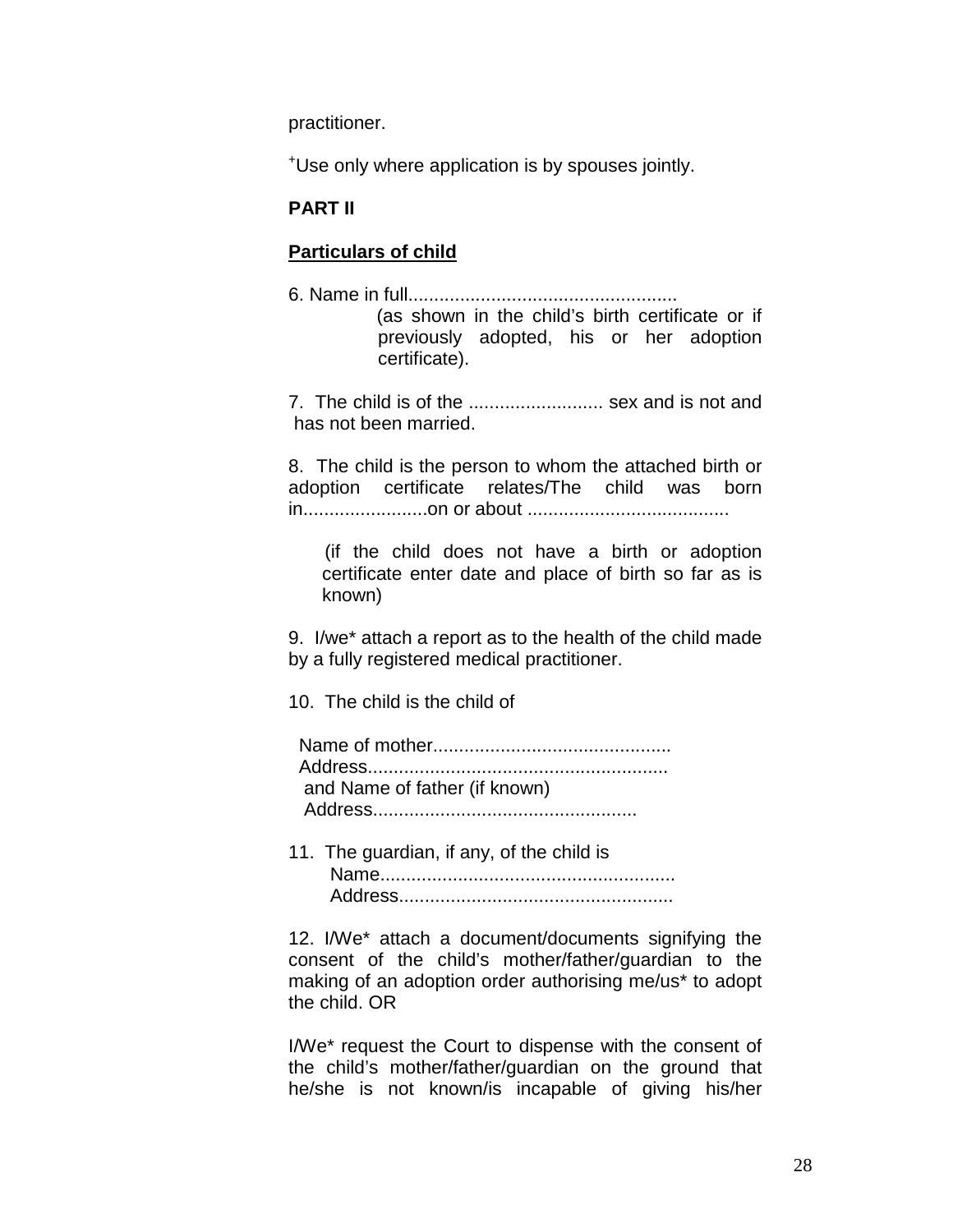consent.

13. The following body or person has the rights and powers of a parent of the child-

Name..................................................... Address..................................................

14. The following person is liable by virtue of an order of the Court or an agreement to contribute to the maintenance of the child-

 Name....................................................... Address....................................................

Particulars of the court order or agreement-

 Name of Court..................................... Date of order....................................... or Date of agreement..............................

15. If an adoption order is made pursuant to this application, the child is to be known by the following names-

 Surname.......................................... Other names...................................

## **PART III**

#### **General**

16. The child was received into my/our\* care and possession on the .............. day of ................., 20........, and has been continuously in my/our\* care and possession since that date.

17. I have not made/Neither\* of us has made a previous application for an adoption order in respect of the child [or (name of applicant) ................. made an application No................... to the .................... Children's Court on the .......... day of ................ 20....., which was dealt with as follows].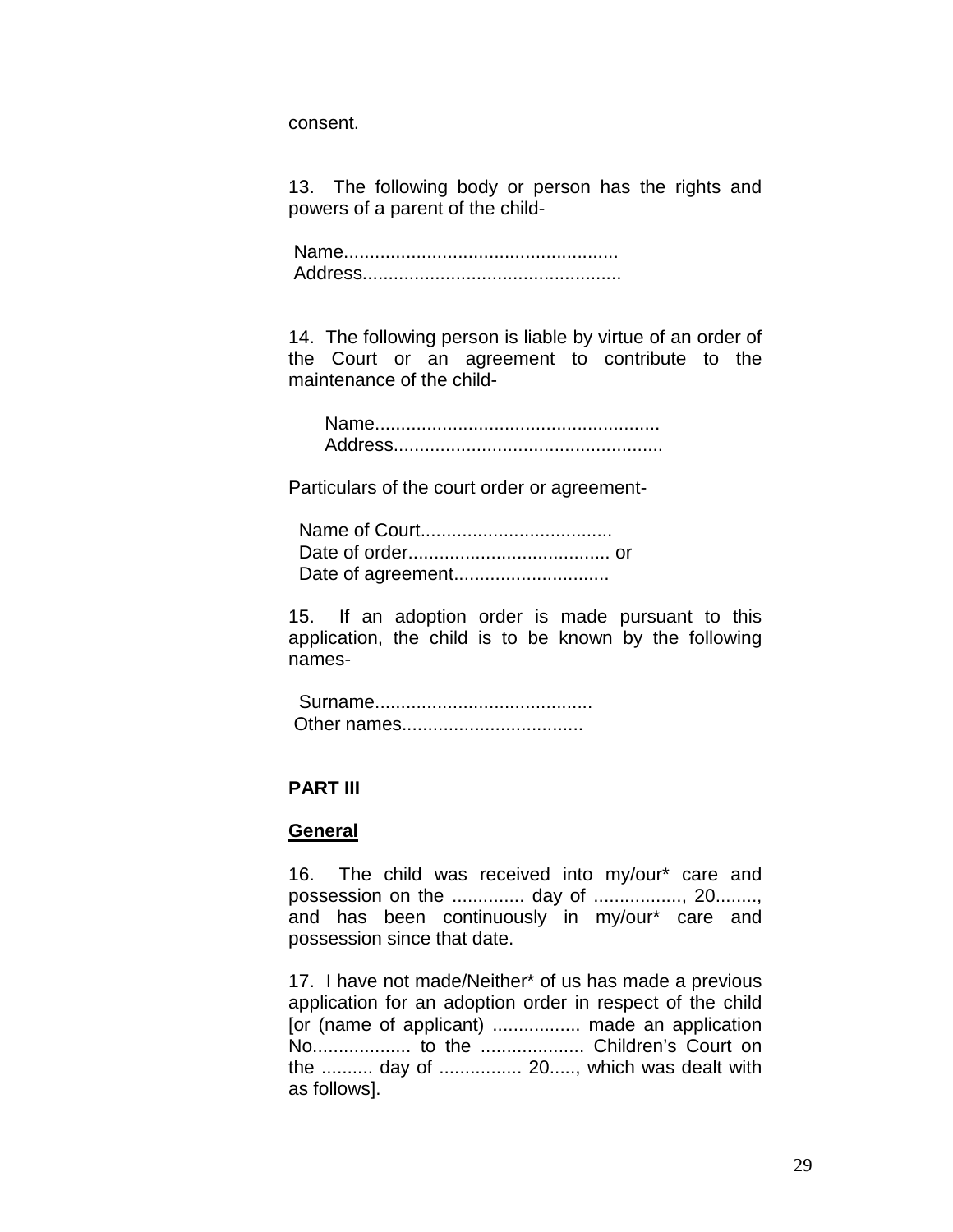18. I/We\* have not received or given, or agreed to receive or give, any reward or payment for, or in consideration of, the adoption of the child or for giving consent to the making of the adoption order.

19. I/We\* desire that my/our identity should be kept confidential.

I/We\* being desirous of adopting the child hereby apply for an adoption order in respect of the child.

Signature (s)\* ...............................

Dated the ....... day of ................., 20........

\*Use only where application is by spouses jointly.

## FORM 7 [Rule 26 (2)(d)] **Consent to Adoption Order**

In the Children's Court **Appl. No......** 

## **In the matter of the Children's Act and**

 **In the matter of ........................ a child (name)**

1. I/We understand that an application for an adoption order has been or is to be made in respect of........................................................... to whom the birth/adoption certificate now produced and shown to me/us and marked "A" relates.

2. I am \*the mother/father/guardian/we are the parents of the child.

3. I/We understand that the effect of an adoption order will be to deprive me/us permanently of my/our rights as a parent(s) / guardian of the child, and to transfer those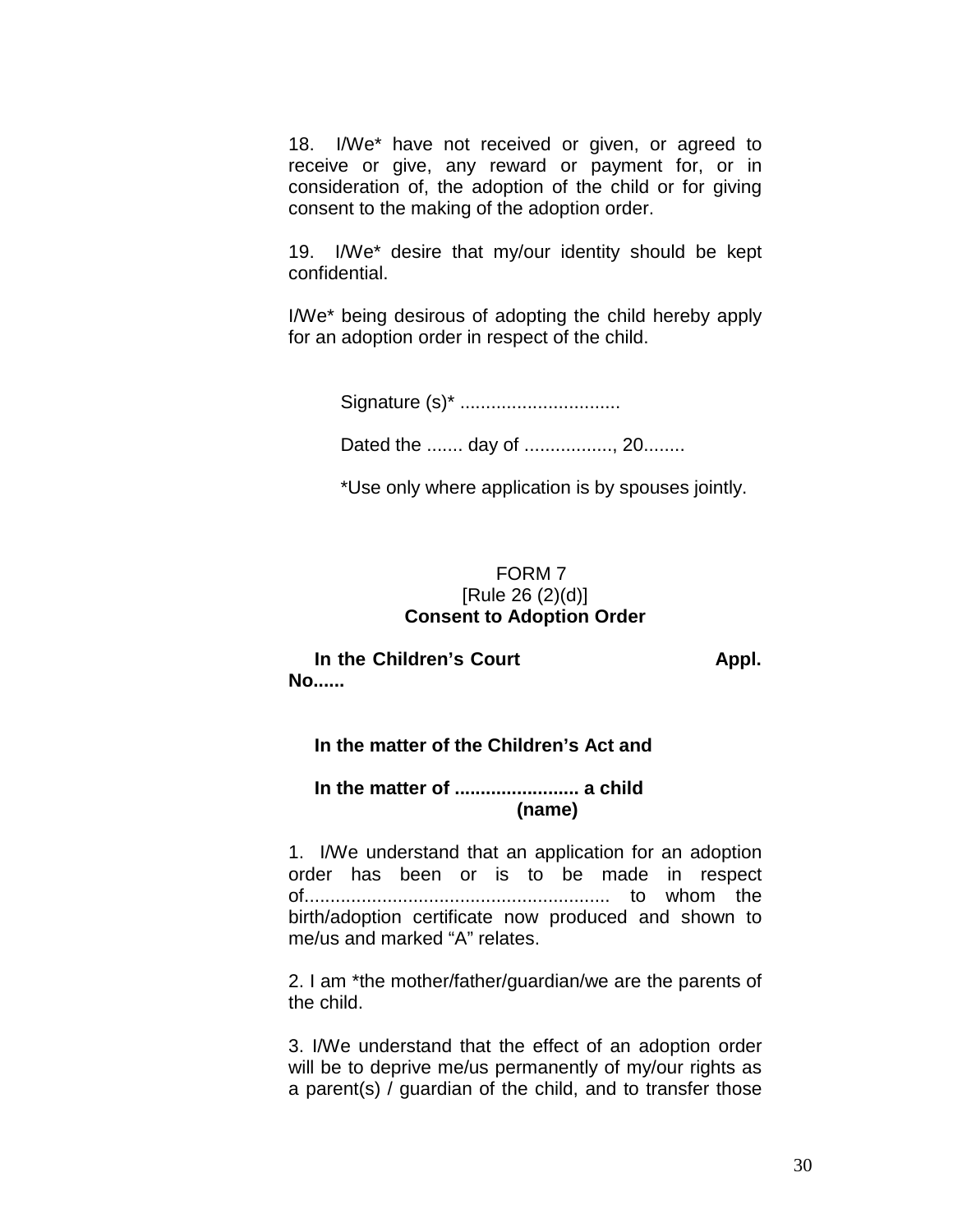rights to the applicant (s); in particular I/We understand that, if an order is made, I/We shall have no right to see or get in touch with the child or to have the child returned to me/us.

4. I/We further understand that the Court cannot make an adoption order without the consent of each parent or guardian of the child unless the Court dispenses with a consent on the ground that the person is incapable of giving consent.

5. I/We further understand that, when the application for an adoption order is heard, this document may be used as evidence of my/our consent to the making of the order unless I/We inform the Court, while the application is pending, that I/We no longer consent.

6. I/We hereby consent to the making of an adoption order authorising the adoption of the child by the applicant (s) [on condition that the religious persuasion in which the child is proposed to be brought up is .........................]+

Full name(s) .................................................... Address ........................................................... ...........................................................................

\*Delete all except the appropriate description +Delete the words in brackets unless the consenting party does desire to impose a condition as to the religious upbringing of the child.

> Signature(s) ..................... ........................................ Address........................... ........................................

This Form was signed by the above-mentioned person(s) before me at .................. On the ............ day of ........................, 20.........

> Signature:........................... Full name ........................... Notary Public/Commissioner for Oaths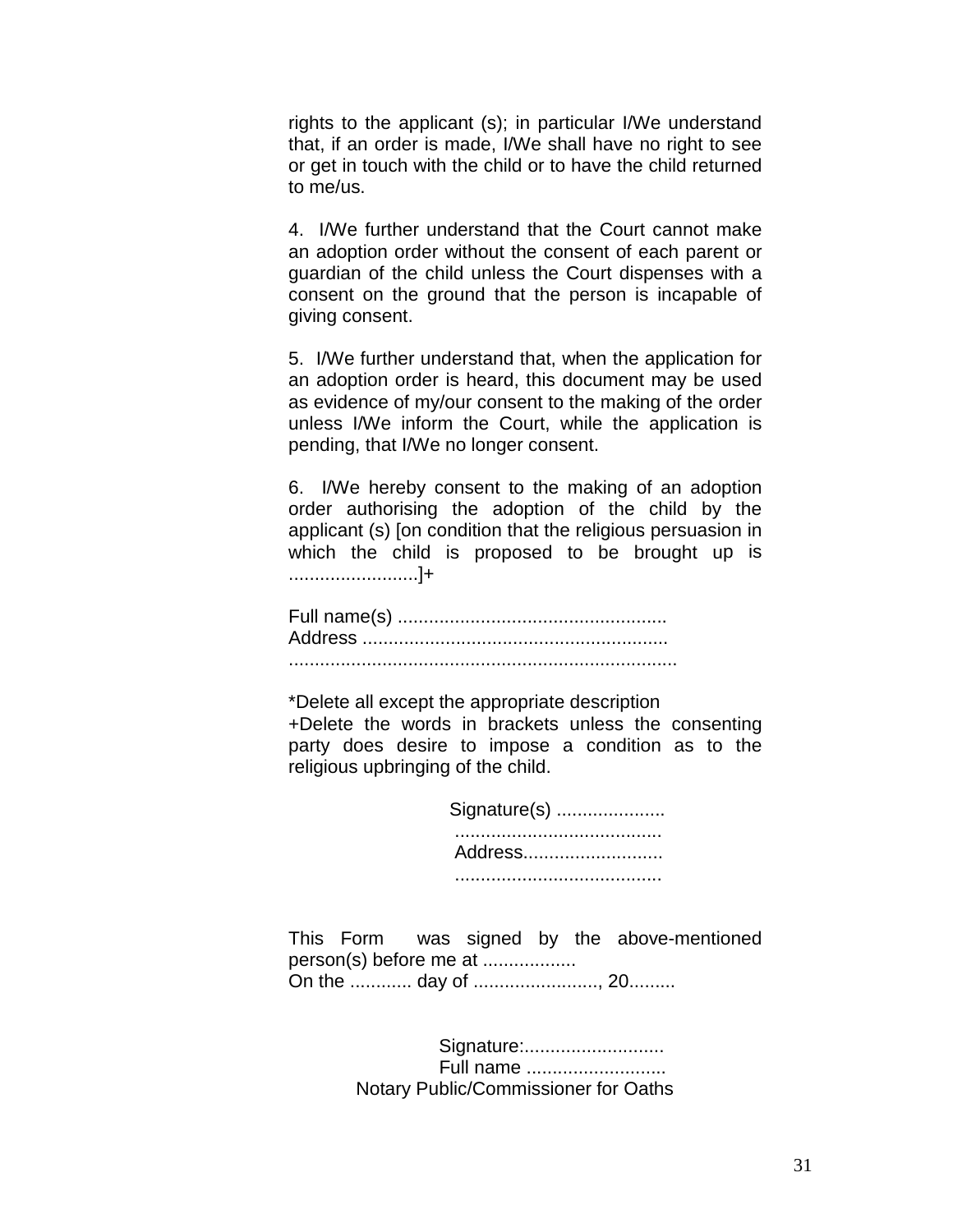## FORM 8 [Rule 28] **Adoption Order**

#### In the ..........Children's Court **Appl. No....**

#### **In the matter of the Children's Act and**

#### **In the matter of ......................a child (name of child)**

**WHEREAS** an application has been made by .........................of .......................... (hereinafter called the applicant(s)\* for an adoption order in respect of ......................................................... (names and surname as in birth or adoption certificate .........................(hereinafter called the child);

**AND WHEREAS** the Court is satisfied that the applicant(s)\* is/are\* qualified in accordance with the provisions of the Children's Act to adopt the child and that the conditions precedent to the making of an adoption order by the Court have been fulfilled;

**IT IS ORDERED** that the applicant(s)<sup>\*</sup> be authorised to adopt the child.

**AND IT IS DIRECTED** that the Department of Social Welfare makes in the Adopted Children Register an entry recording the particulars set out in the Schedule to this Order.

Dated the............... day of ....................., 20......

Signature ......................

Chairperson of the Court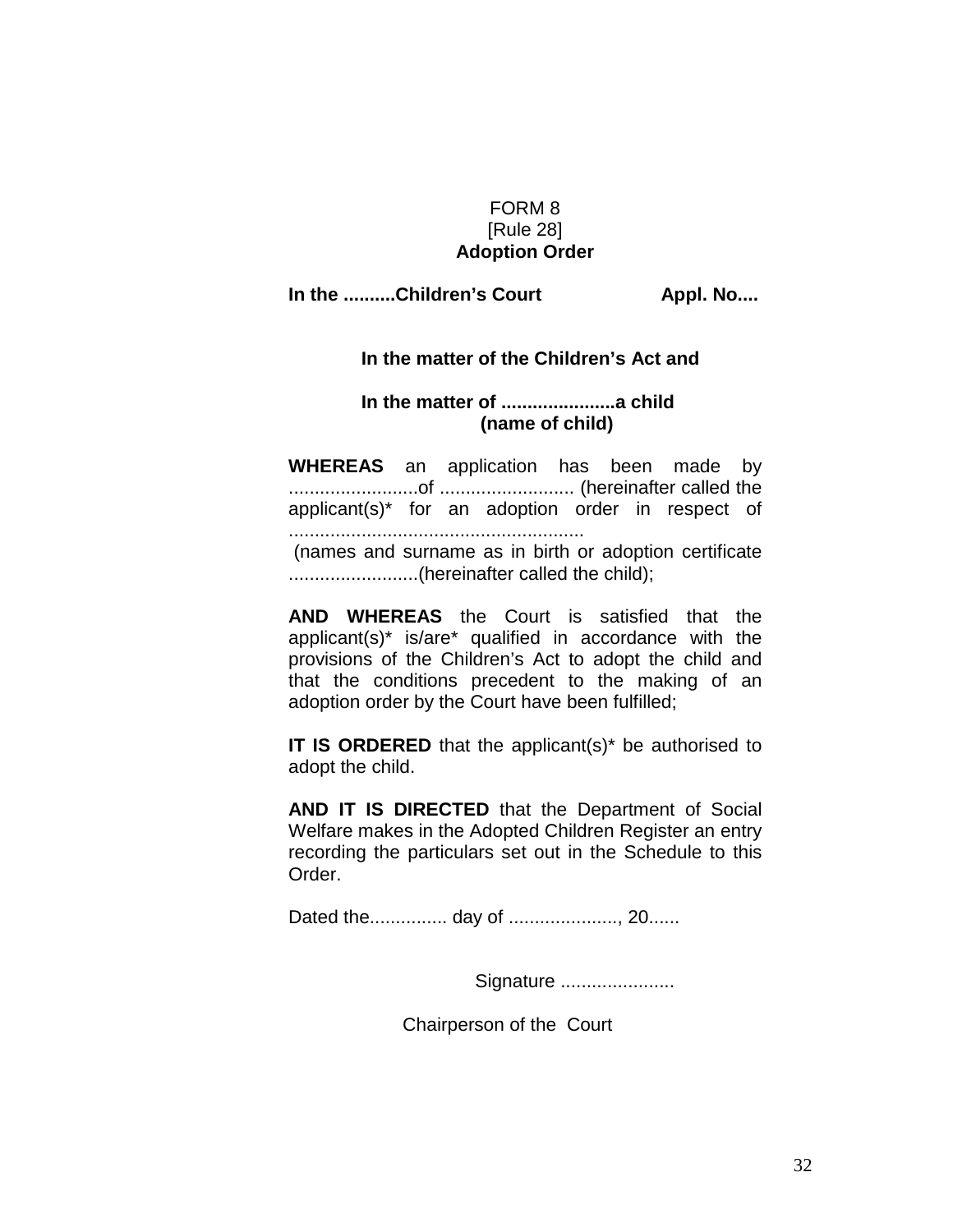## **SCHEDULE**

| Date     | Name     | Sex of | Names,        | Date of   |
|----------|----------|--------|---------------|-----------|
| and      | and      | child  | surname,      | adoption  |
| country  | surname  |        | address and   | order and |
| of birth | of child |        | occupation(s) | name of   |
|          |          |        | * of adopter  | Court by  |
|          |          |        | or adopters*  | which     |
|          |          |        |               | made      |

\*Use only where the application is by spouses jointly.

#### FORM 9 [Rule 29]

# **PARENTAL RESPONSIBILITY AGREEMENT**

In the ............................ Children's Court **Appl. No....**

 **In the matter of the Children's Act and**

 **In the matter of ......................a child (name of child)**

#### **A Parental Responsibility Agreement regarding**

**The Child Full Name:**..........................................

 ............. .................... .............................. Gender Date of birth Date of  $18<sup>th</sup>$  birthday

#### **Between**

**The mother:..............................................................** Name

> **.............................................................** Address

**and the Father:...........................................................** Name

> **............................................................** Address

> > 33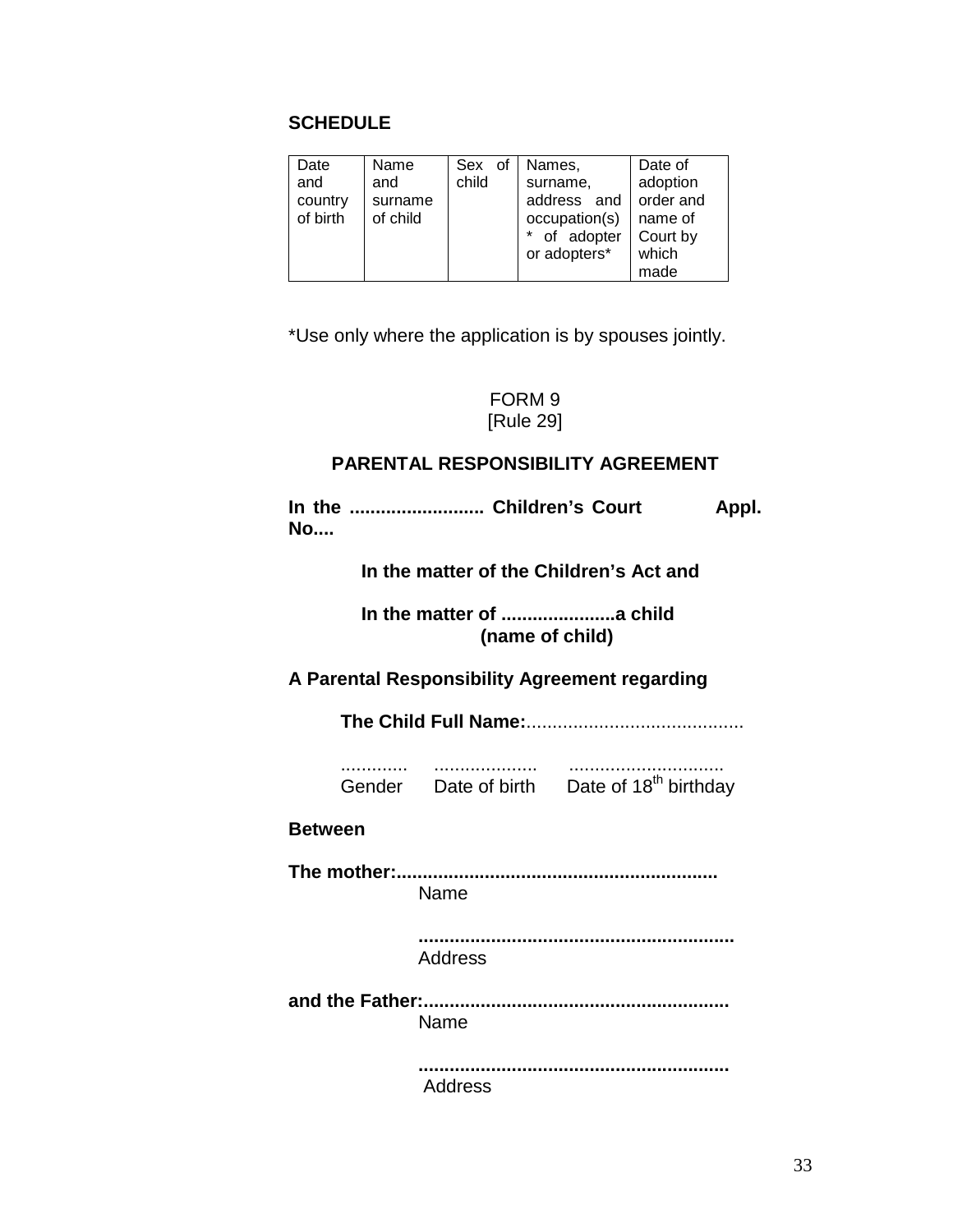**We declare that:..........................................................** we are the mother and father of the above child and we agree that we shall have joint parental responsibility for the child.

.................................... ............................ Signed (Mother) Signed (Father)

or or

thumb-printed thumb-printed

........................... ............................ Date **Date** Date

**Certificate of Witness:**

**...................................... ..........................................** The following evidence The following evidence of identity was produced of identity was produced by the person signing or by the person signing or thumb-printing above: thumb-printing above:

......................................... ...................................

 Signed or thumb-printed Signed or thumb-printed In the presence of: in the presence of: Name of Witness Name of witness

 ...................................... ...................................... ...................................... ..................................... Address Address

........................................ ..................................... Signature of witness Signature of witness (A Justice of the Peace, (A Justice of the Peace, Notary Public or Notary Public or Commissioner for Oaths) Commissioner for Oaths)

**Note:** You should both seek legal advice on your legal positions under the agreement and the Act prior to making the agreement.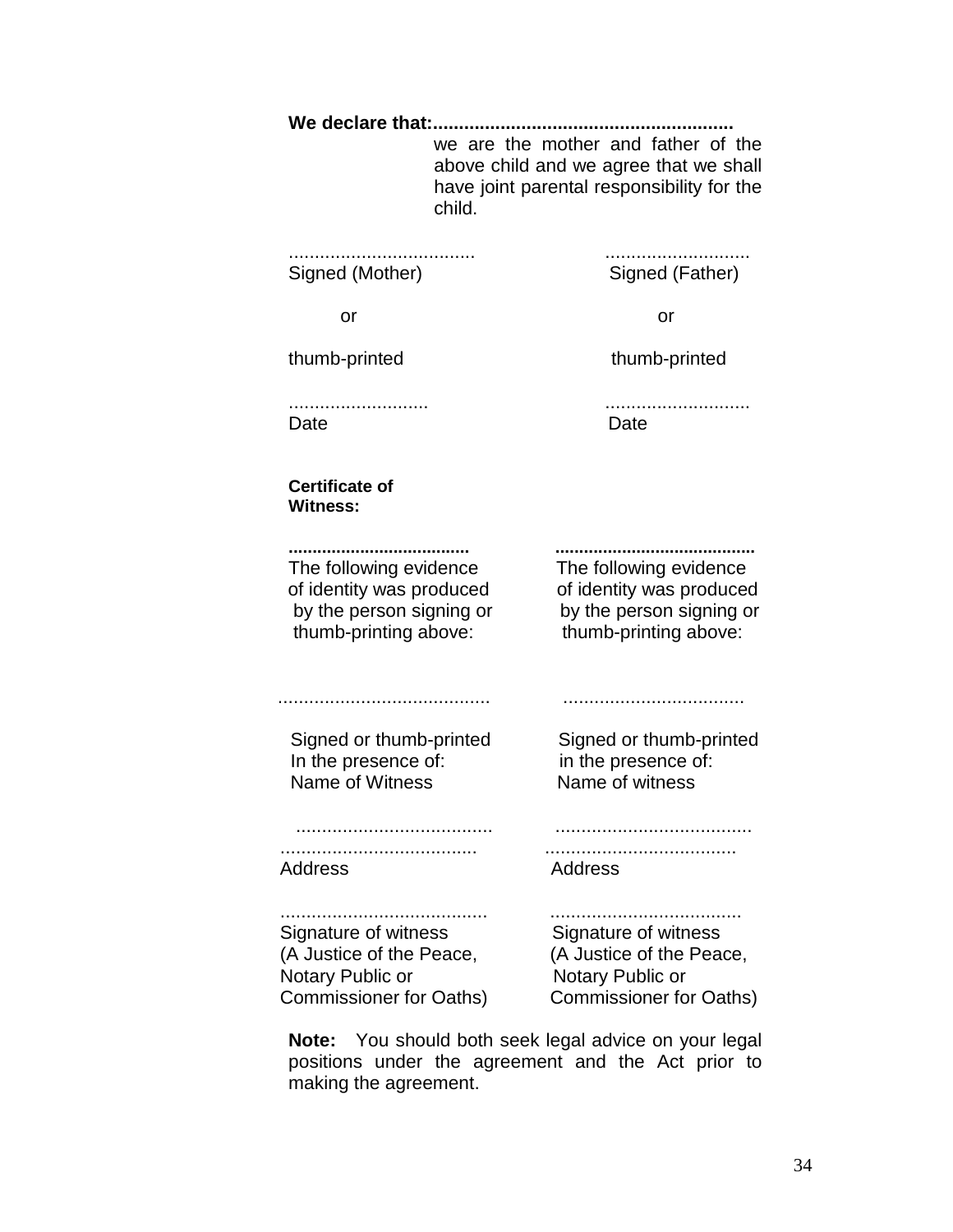## FORM 10 [Rule 30 (1)]

#### **ORIGINATING APPLICATION FOR AN ORDER FOR WARDSHIP**

In the ................. Children's Court **Appl. No:......... In the matter of the Children's Act and In the matter of .......................... a child (name)** Between ....................................................... Plaintiff And ......................................................... Defendant To:......................... of .................................................. Let ........................... of ..................................... attend the court on the ............. day of ..................... 20..... at

...........o'clock in the ............. noon, on the hearing of an application on the part of ............................................... for an order for wardship in respect of the above-named child, who was born on the .......... day of 19/20.......... The plaintiff is related to or has interest in the said child as follows:........................................................... (Brief description of relation or interest) .........................................................................................

The whereabouts of the said child is................................ ......................................................................................... The plaintiff is unaware of the whereabouts of the said